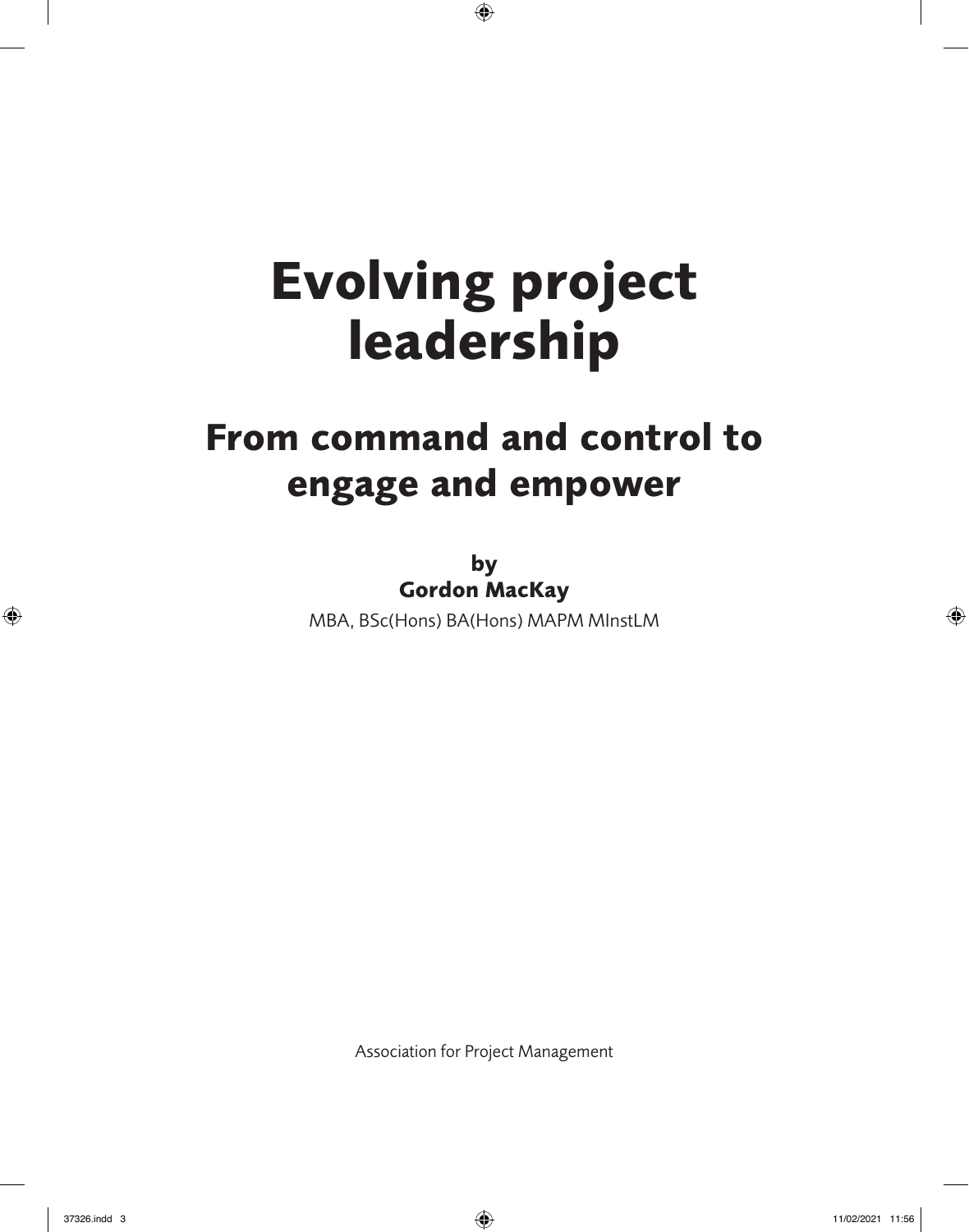$\bigoplus$ 

Association for Project Management Ibis House, Regent Park Summerleys Road, Princes Risborough Buckinghamshire HP27 9LE

© Association for Project Management 2021 © Gordon MacKay 2021 for figures 9 and 10.

First published 2021

All rights reserved. No part of this publication may be reproduced, stored in a retrieval system, or transmitted, in any form or by any means, without the express permission in writing of the Association for Project Management. Within the UK exceptions are allowed in respect of any fair dealing for the purposes of research or private study, or criticism or review, as permitted under the Copyright, Designs and Patents Act, 1988, or in the case of reprographic reproduction in accordance with the terms of the licenses issued by the Copyright Licensing Agency. Enquiries concerning reproduction outside these terms and in other countries should be sent to the Rights Department, Association for Project Management at the address above.

The author, Gordon MacKay, has asserted his moral right under the Copyright, Designs and Patents Act, 1988 and subsequent amendments to be identified as the author of this work.

> British Library Cataloguing in Publication Data is available. Paperback ISBN: 978-1-913305-12-3 eISBN: 978-1-913305-14-7

Cover design by Croft Design Associates Typeset by RefineCatch Limited, Bungay, Suffolk in 11/14pt Foundry Sans

⊕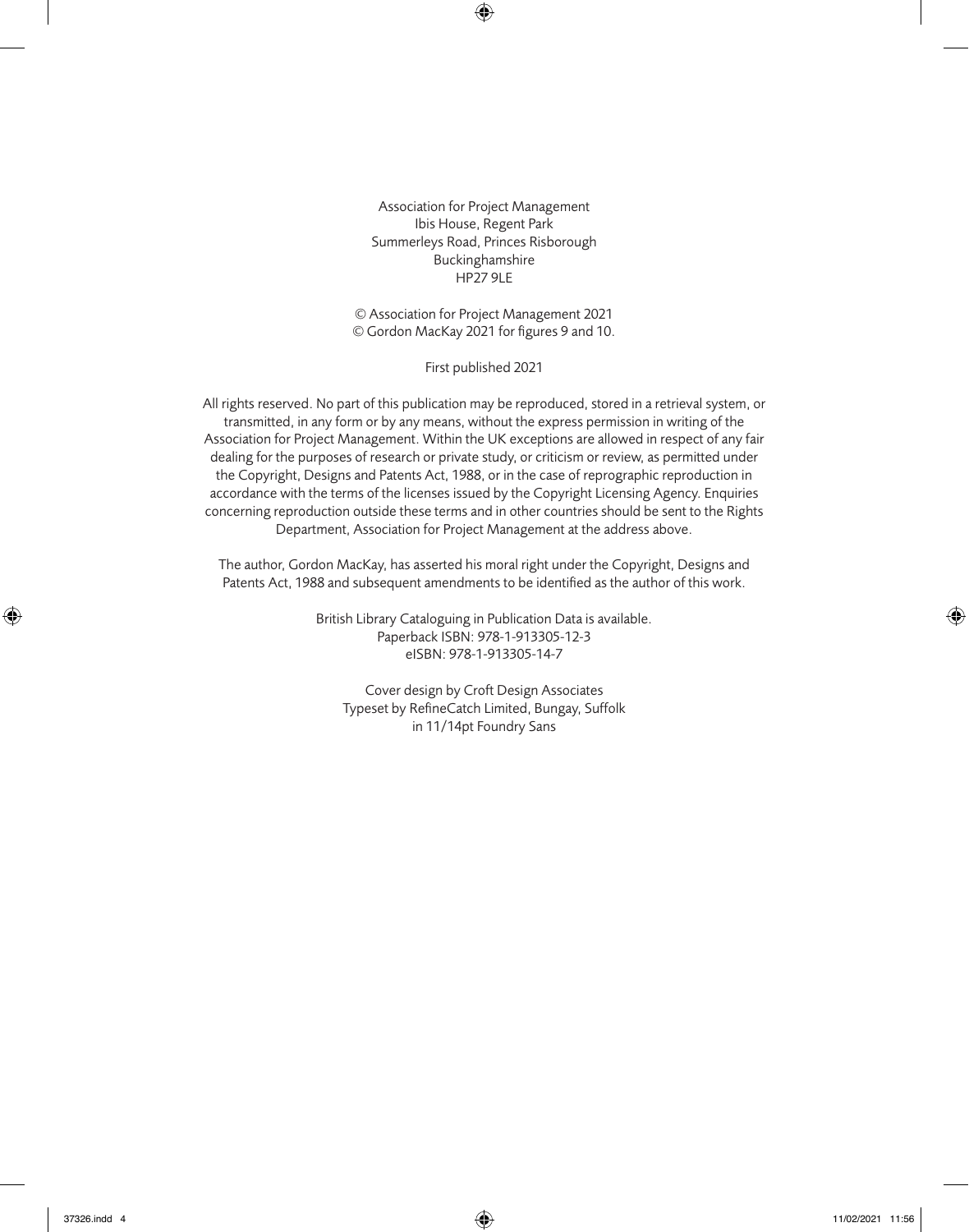## **Contents**

 $\bigoplus$ 

|                     | Preface                               |                                                                                                                                 |                         |  |  |
|---------------------|---------------------------------------|---------------------------------------------------------------------------------------------------------------------------------|-------------------------|--|--|
| <b>Introduction</b> |                                       |                                                                                                                                 |                         |  |  |
| 1                   |                                       | The changing face of project leadership                                                                                         | $\overline{\mathbf{z}}$ |  |  |
|                     | 1.1                                   | Leadership behaviours in crisis must not be the norm                                                                            | 11                      |  |  |
|                     | 1.2                                   | Primitive leadership: its origin and function                                                                                   | 13                      |  |  |
|                     | 1.3                                   | The role of the organisational in supporting project leadership<br>1.4 Transformation of project management is essential to the | 20                      |  |  |
|                     |                                       | very survival of the profession as a credible enabler in delivery                                                               | 23                      |  |  |
|                     | 1.5<br>1.6                            | Assertiveness costs: A challenge to traditional leadership<br>The SCARF Model from the elevation of the leader to release       | 28                      |  |  |
|                     |                                       | of potential                                                                                                                    | 34                      |  |  |
|                     |                                       | 1.7 No follower = No leadership                                                                                                 | 35                      |  |  |
|                     | 1.8                                   | Teams and their members follow leaders who inspire, and                                                                         |                         |  |  |
|                     |                                       | merit the title bestowed                                                                                                        | 40                      |  |  |
|                     | 1.9                                   | Learning outcomes                                                                                                               | 43                      |  |  |
| 2                   | Why command and control is inadequate |                                                                                                                                 |                         |  |  |
|                     | 2.1                                   | New technology: Its impact and significance for project<br>management                                                           | 46                      |  |  |
|                     |                                       | 2.2 Environment ascendant                                                                                                       | 48                      |  |  |
|                     |                                       | 2.3 The new function of project management in leadership                                                                        | 51                      |  |  |
|                     |                                       | 2.4 Learning outcomes                                                                                                           | 52                      |  |  |
| 3                   | Project leaders deliver teams         |                                                                                                                                 |                         |  |  |
|                     | 3.1                                   | The challenge of increasing, emergent complexity                                                                                | 55                      |  |  |
|                     | 3.2                                   | The necessity for empowerment and therefore coaching                                                                            | 55                      |  |  |
|                     | 3.3                                   | Treating employees as customers fosters engagement                                                                              |                         |  |  |
|                     |                                       | and ownership                                                                                                                   | 56                      |  |  |
|                     | 3.4                                   | Mentor or coach?                                                                                                                | 58                      |  |  |
|                     |                                       | 3.5 Too busy to coach                                                                                                           | 59                      |  |  |
|                     | 3.6                                   | Modelling stakeholder engagement                                                                                                | 60                      |  |  |
|                     | 3.7                                   | Calling to account                                                                                                              | 62                      |  |  |

 $\overline{\phantom{a}}$ 

 $\bigoplus$ 

 $\begin{array}{c} \hline \end{array}$ 

 $\bigoplus$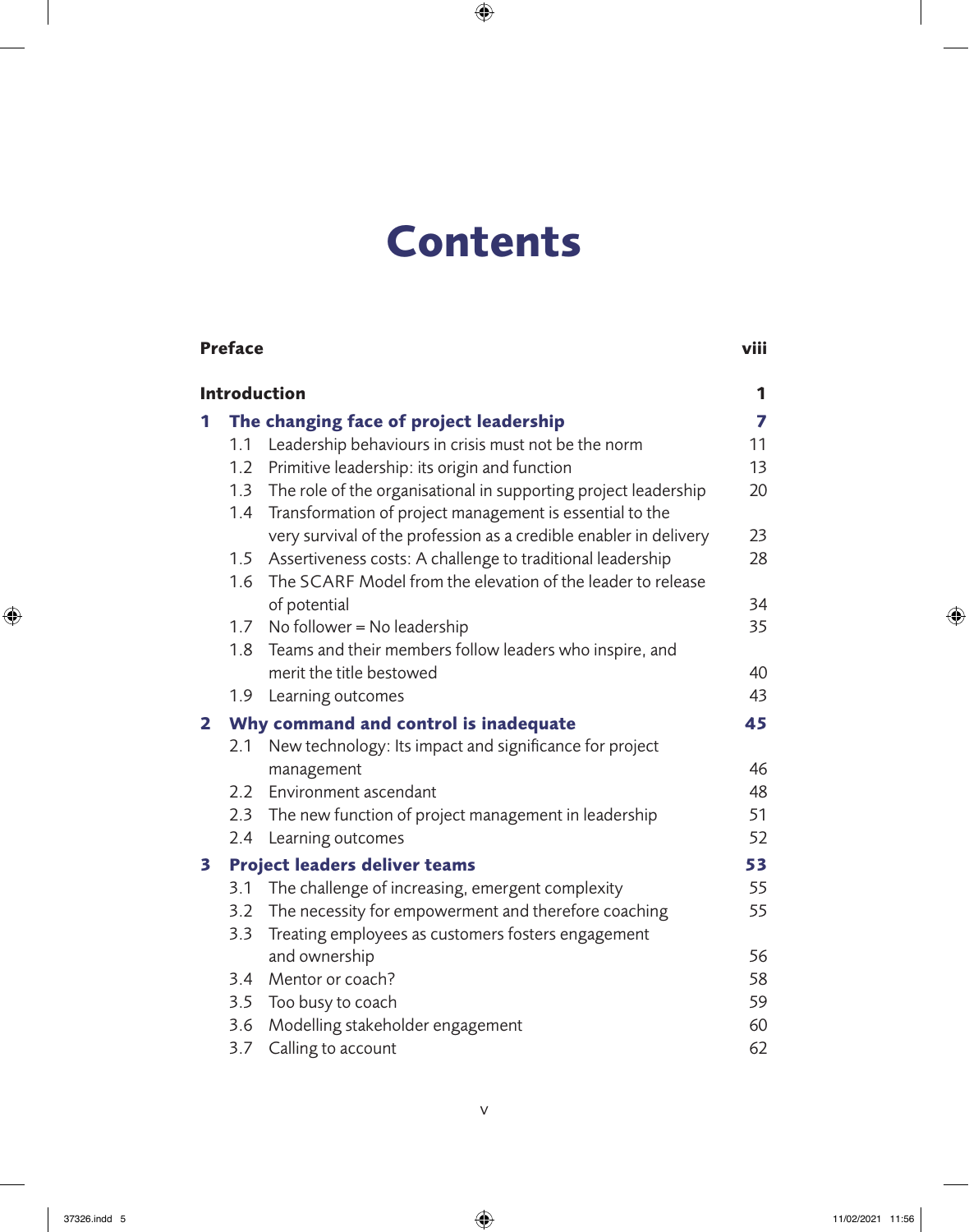$\bigoplus$ 

### Contents

 $\overline{\phantom{a}}$ 

 $\bigoplus$ 

|   | 3.8                                                    | Emotional intelligence nurtures resilience                      | 64         |
|---|--------------------------------------------------------|-----------------------------------------------------------------|------------|
|   | 3.9                                                    | The GROW Model                                                  | 65         |
|   |                                                        | 3.10 Changing minds: Shifting perspectives                      | 68         |
|   |                                                        | 3.11 Learning outcomes                                          | 74         |
| 4 |                                                        | <b>Introducing the Triple Catalyst Model</b>                    | 75         |
|   | 4.1                                                    | What criteria can assess project leadership capability,         |            |
|   |                                                        | and how are they applied?                                       | 76         |
|   | 4.2                                                    | Organisational intelligence                                     | 78         |
|   | 4.3                                                    | Judgement and decision making                                   | 79         |
|   | 4.4                                                    | Creating project culture and environment                        | 80         |
|   | 4.5                                                    | The Triple Catalyst for project management leadership           | 82         |
|   | 4.6                                                    | The hard truth about 'soft skills'                              | 85         |
|   | 4.7                                                    | The Nine Steps to project team delivery and                     |            |
|   |                                                        | project leadership                                              | 90         |
|   | 4.8                                                    | Learning outcomes                                               | 90         |
| 5 |                                                        | Organisational foundations enabling and supporting              |            |
|   |                                                        | the project leader journey                                      | 93         |
|   |                                                        | 5.1 An informed focus for change                                | 95         |
|   |                                                        | 5.2 A psychological understanding of resistance                 | 95         |
|   |                                                        | 5.3 Insight, ready or not: the 'nudge' to aporia; more powerful |            |
|   |                                                        | than 'shove'                                                    | 96         |
|   | 5.4                                                    | Stories articulate lived experience with the immediacy of a     |            |
|   |                                                        | 3D virtual reality                                              | 97         |
|   | 5.5                                                    | Insight for the willing                                         | 97         |
|   | 5.6                                                    | The subordinate nudge and power of expectation                  | 98         |
|   | 5.7                                                    | Organisational influence on project leadership culture          |            |
|   |                                                        | through hiring standards                                        | 100        |
|   | 5.8                                                    | The counter-productive result of traditional project            |            |
|   |                                                        | management interview and assessment                             | 101        |
|   | 5.9                                                    | Organisational responsibility for appropriate project           |            |
|   |                                                        | management assessment and selection                             | 104        |
|   |                                                        | 5.10 Learning outcomes                                          | 105<br>107 |
| 6 | Steps 1 to 3: Insight: informing situational awareness |                                                                 |            |
|   | 6.1                                                    | Situational awareness                                           | 107        |
|   | 6.2                                                    | Insight Step 1. Self as leader, strengths and weaknesses now    | 108        |
|   | 6.3                                                    | Insight Step 2. Team as individuals, strengths and              |            |
|   |                                                        | weaknesses now                                                  | 121        |

 $\overline{\phantom{a}}$ 

 $\bigoplus$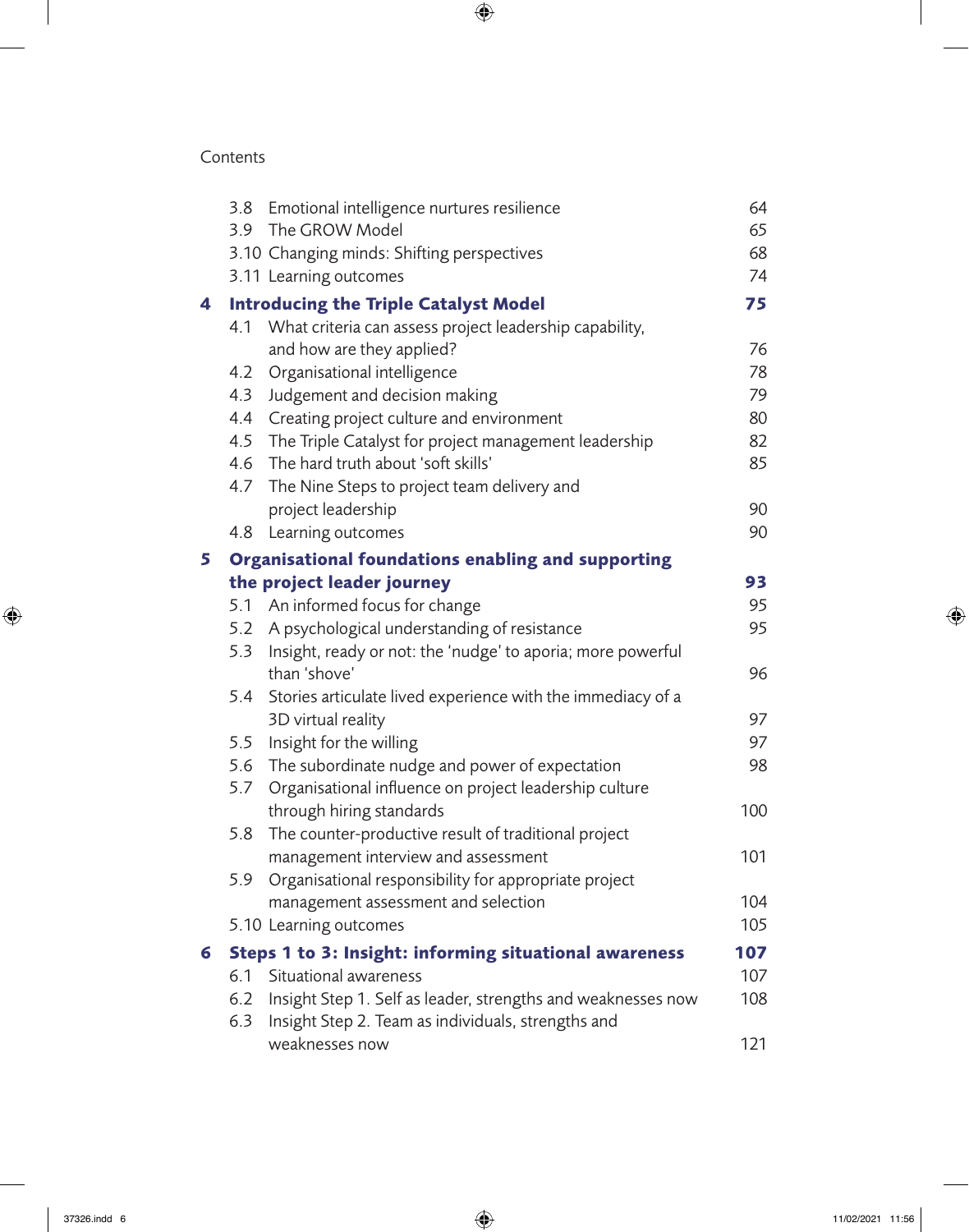### Contents

 $\overline{\phantom{a}}$ 

 $\bigoplus$ 

|                                                     | <b>Index</b>                         |                                                                            |            |  |
|-----------------------------------------------------|--------------------------------------|----------------------------------------------------------------------------|------------|--|
| Appendix: Project leadership behavioural assessment |                                      |                                                                            |            |  |
|                                                     |                                      | 10.5 Insight and Foresight inform a new Vision                             | 228        |  |
|                                                     |                                      | 10.4 The power of project leadership                                       | 227        |  |
|                                                     |                                      | 10.3 Setting the standard                                                  | 223        |  |
|                                                     |                                      | 10.2 Embedding the Vision                                                  | 218        |  |
|                                                     |                                      | fosters engagement                                                         | 216        |  |
|                                                     |                                      | 10.1 Team perceptions and role: how empowering followers                   |            |  |
|                                                     |                                      | 10 The power of project leadership                                         | 215        |  |
|                                                     |                                      | 9.4 Learning outcomes                                                      | 214        |  |
|                                                     | 9.3                                  | <b>Facilitation skills</b>                                                 | 208        |  |
|                                                     |                                      | not look like                                                              | 205        |  |
|                                                     | 9.2                                  | Project leadership behaviours, what good does and does                     |            |  |
|                                                     | 9.1                                  | Selecting, assessing and developing project leaders                        | 204        |  |
| 9                                                   | <b>Organisational transformation</b> |                                                                            | 203        |  |
|                                                     |                                      | 8.6 Learning outcomes                                                      | 202        |  |
|                                                     |                                      | 8.5 Situational understanding                                              | 201        |  |
|                                                     |                                      | 8.4 Vision Step 9. Measured informed ongoing intervention                  | 196        |  |
|                                                     | 8.3                                  | Vision Step 8. Empowering team members                                     | 193        |  |
|                                                     | 8.1                                  | The third catalyst: 'Vision'<br>8.2 Vision Step 7. Personal transformation | 189        |  |
|                                                     |                                      | situational understanding                                                  | 187<br>187 |  |
| 8                                                   |                                      | Steps 7 to 9: Vision: informing and communicating                          |            |  |
|                                                     | 7.7                                  | Learning outcomes                                                          |            |  |
|                                                     |                                      | 7.6 Team meetings                                                          | 184<br>184 |  |
|                                                     |                                      | 7.5 Reporting                                                              | 184        |  |
|                                                     |                                      | 7.4 Foresight Step 6. Team to synergy                                      | 182        |  |
|                                                     |                                      | 7.3 Foresight Step 5. Team members                                         | 176        |  |
|                                                     |                                      | 7.2 Foresight Step 4. Developing personal leadership behaviours            | 159        |  |
|                                                     |                                      | 7.1 The second catalyst: 'Foresight'                                       | 157        |  |
| 7                                                   | <b>Steps 4 to 6: Foresight</b>       |                                                                            |            |  |
|                                                     | 6.5                                  | Learning outcomes                                                          | 155        |  |
|                                                     |                                      | collaborativeness                                                          | 145        |  |
|                                                     | 6.4                                  | Insight Step 3. The integrated project team as a unified team:             |            |  |

 $\bigoplus$ 

 $\overline{\phantom{a}}$ 

 $\bigoplus$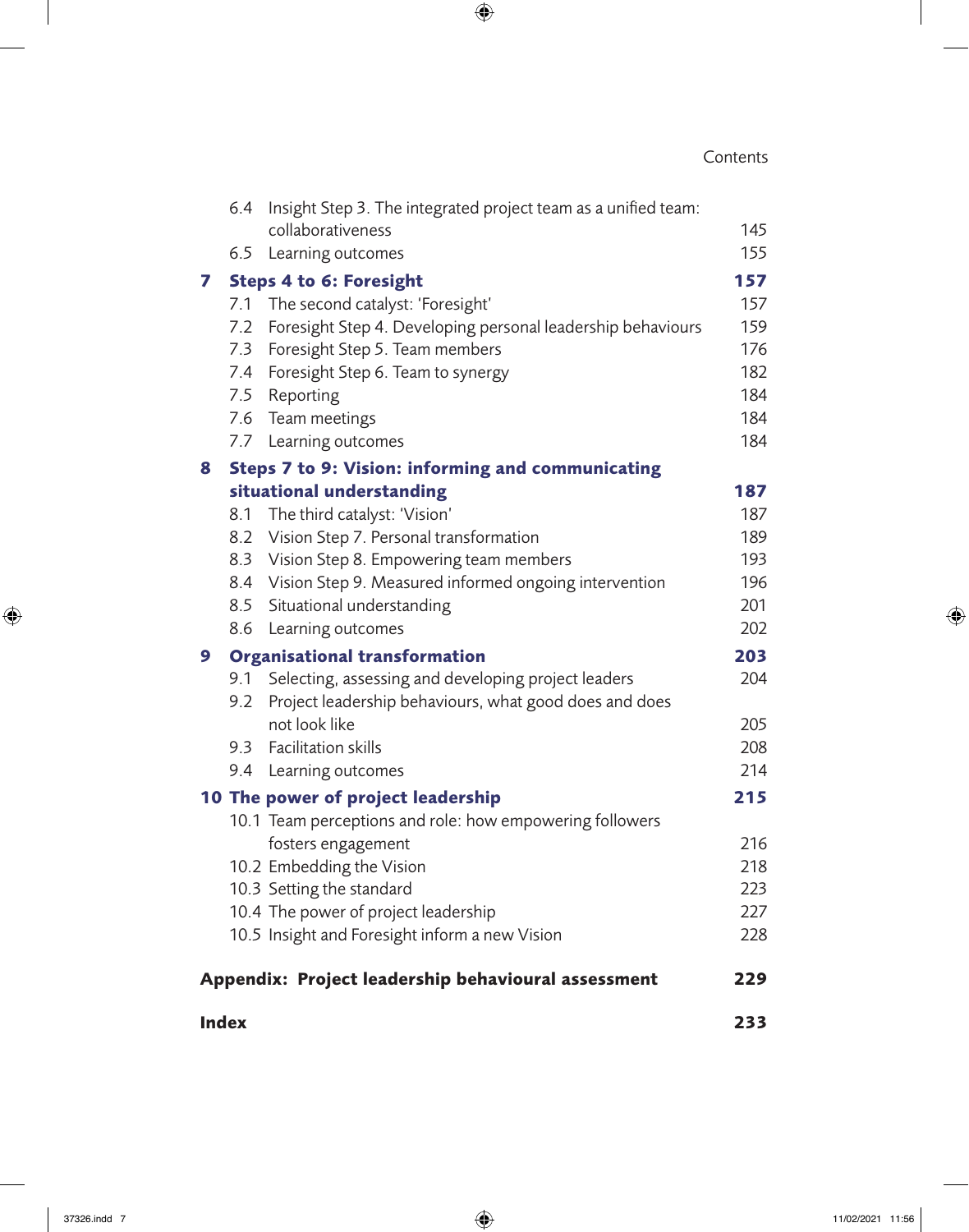## **Preface**

 $\bigoplus$ 

#### **"How would you measure or assess project leadership behaviours***?"*

When originally asked this question, having assessed many projects for complexity, I assumed that assessing leadership behaviours would be straightforward. After all, the *APM Body of Knowledge 7 th edition* definition clearly states that good leadership 'inspires and aligns for a common cause'. How hard can it be to test for that? All I had to do was identify project leadership behaviours that achieve this, and then assess for evidence of their application.

In reality it wasfar from straightforward. First, I discovered that the behaviours most associated with leadership as generally applied are not at all what project leadership requires. It also turned out that the *kind* of leadership required has, in any case, changed, and in ways that are all too often unacknowledged.

This book presents the practitioner with two journeys. The first establishes a vision of what, in fact, good project leadership must do if it is to be effective. The second offers concrete steps to achieving this.

For those willing to get behind stereotypes and assumptions, it also offers a personal journey of discovery, leading to a richer, deeper appreciation of how what is required in delivery of both project management and leadership is evolving.

This need for personal 'continuing professional development' will be shown in turn to drive the continuing 'profession' development that is now necessary to meet demands from increasingly complex delivery environments. Similarly, only an 'empowered' team, collaborating across all disciplines, has the agility and expertise equal to such emergent complexity.

The research underpinning this book draws on many disciplines, and both professional and academic literature. It is also informed by personal experience. From Royal Naval engineering apprentice, and 20 years in project management, including line management of 1,200 staff, I witnessed, experienced and learned from leadership, both good and bad. Both prompt my ongoing commitment to fostering the good in myself and others.

Clarifying what is needed of project leadership; digging beneath surface assumptions as never before, I discovered scientific evidence showing that

⊕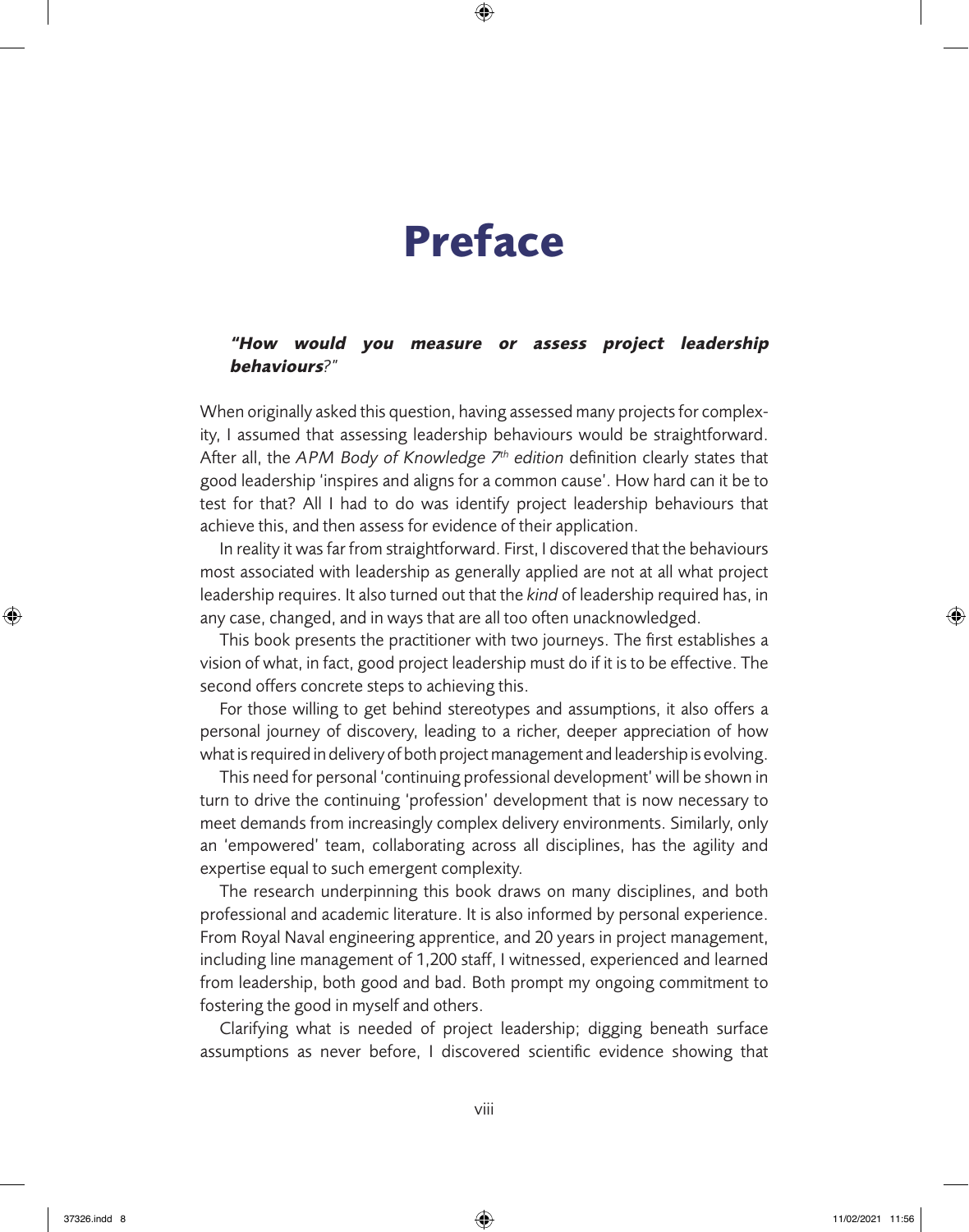#### Preface

traditional portrayals of assertive 'command and control' leadership are far from inspiring; they actually alienate, disenfranchise and often antagonise.

 $\bigoplus$ 

Neuroscience offers insights rooted in evidence-based research, challenging the efficacy of command-and-control behaviours in particular. It consistently showsthatsuch behaviours actively *inhibit* performance. They not only disincline others either to follow or collaborate, but they actually render them less *able* to! They 'inspire' failure.

How was I to equate or reconcile these contradictory portrayals implying that threatening behaviour could be 'inspiring'? And how, I also wondered, came such behaviours to be associated with 'leadership' in the first place? Uncovering the now much-needed vision of project leadership that follows, provided often unexpected answers to these questions.

I am surprised by the extent to which such clichés and stereotypes of leadership persist. They generally gloss over what it is like to be on the receiving end. Would those promoting such behaviours be 'inspired' if treated that way? Would most people?

I therefore challenge the validity of such behaviours imported without scrutiny into the practice of project management. This prompted a profound shift in my personal understanding, of both project management and project *leadership*. I had to ask what specifically project leadership behaviours must *do*; what they must achieve.

One powerful realisation informing my awareness of what project leadership behaviours must achieve had an unlikely source. The demands imposed by the COVID-19 pandemic mirror those of project delivery in inherently complex, volatile environments. They drive home the message that, just as responding to a pandemic requires agility, collaboration and the full engagement of all, so, too, does project delivery.

Carrying out hundreds of interviews and assessments with project managers encouraged a deep respect for those exhibiting the form of leadership promoted here. I have also, as I am sure many will relate to, observed and experienced, first-hand, those command-and-control behaviours posing asleadership, that felt threatening and fell far short of inspiring trust and loyalty.

My growing awareness of the prevalence of such misrepresentations of leadership prompted an earnest desire to expose and call out such behaviours for what they are.

This then informs the vision of effective project leadership required for the delivery of effective teams. The returns on offer are out of all proportion to the investment required in establishing project leadership in team delivery.

⊕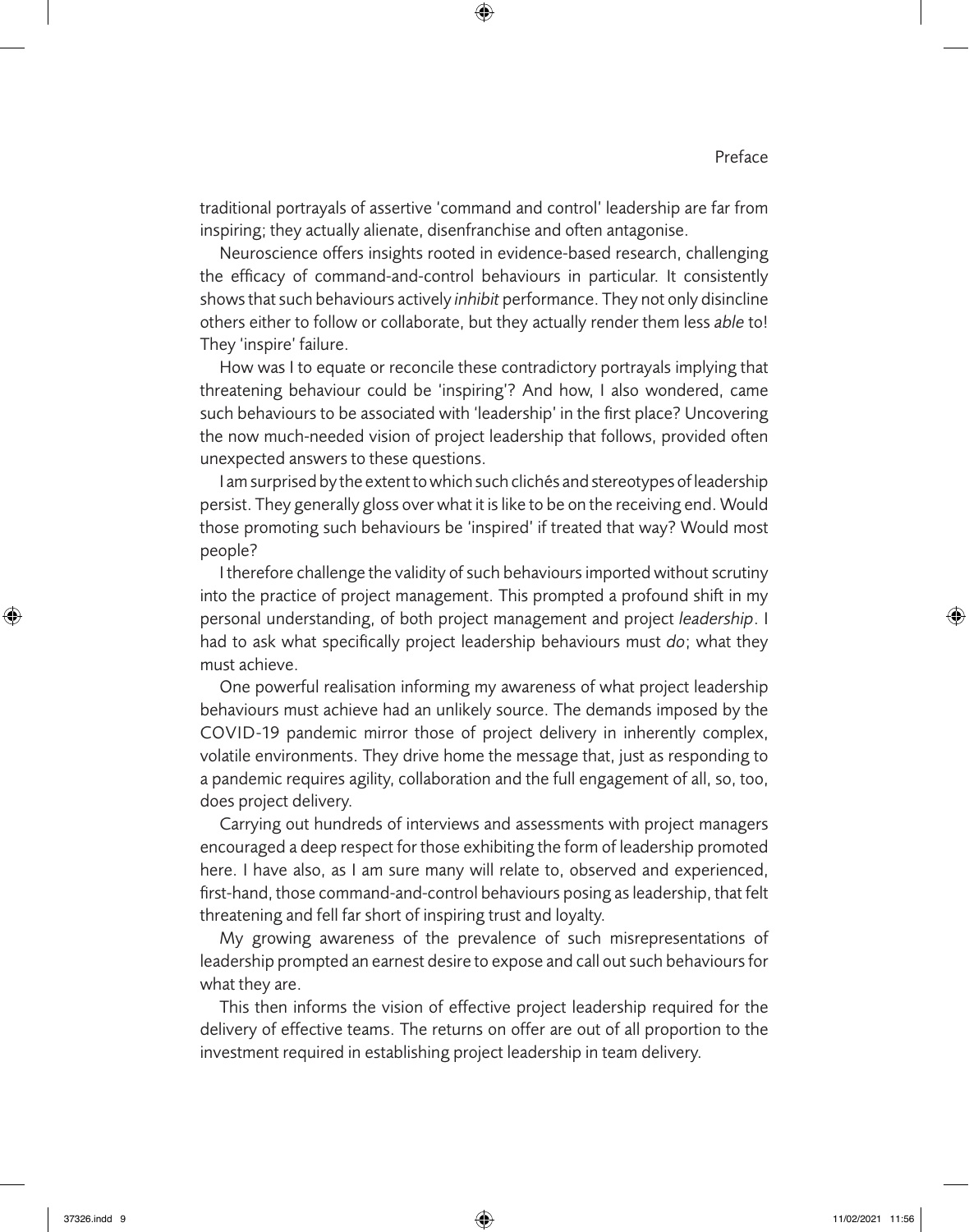#### Preface

The benefits of a leadership that fosters and realises the potential of all will, in addition, set such a compelling standard as will inspire emulation far beyond our profession.

 $\bigoplus$ 

The Association for Project Management has been instrumental in supporting me throughout this endeavour, and the challenges the COVID-19 pandemic has imposed. To James Simons, Ros James and Clare Georgy in particular, and all who reviewed early drafts, along with the patient support of my partner Paula from concept to publication, I owe and express my sincere gratitude.

### Gordon MacKay MBA, BSc(Hons) BA(Hons) MAPM MInstLM

We are grateful to the following for permission to reproduce copyright material:

The figures 'Performance Curve model' and the 'GROW Model' from *Coaching for Performance the Principles and Practice of Leadership, 5/e* by Sir John Whitmore, 2017, pp.95, 96. Reproduced with permission of Nicholas Brealey Publishing, an imprint of Hodder and Stoughton Limited, Carmelite House, 50 Victoria Embankment, London imprint, EC4Y 0DZ; and the figure 'Conflict Situations' based on Dr. Ralph Kilmann's version of the TKI Conflict Model, http://www.kilmanndiagnostics.com/overview-thomas-kilmann-conflictmode-instrument-tki, copyright © 2009–2020 by Kilmann Diagnostics. All rights reserved.

In some instances we have been unable to trace the owners of copyright material, and we would appreciate any information that would enable usto do so.

⊕

37326.indd 10 11/02/2021 11:56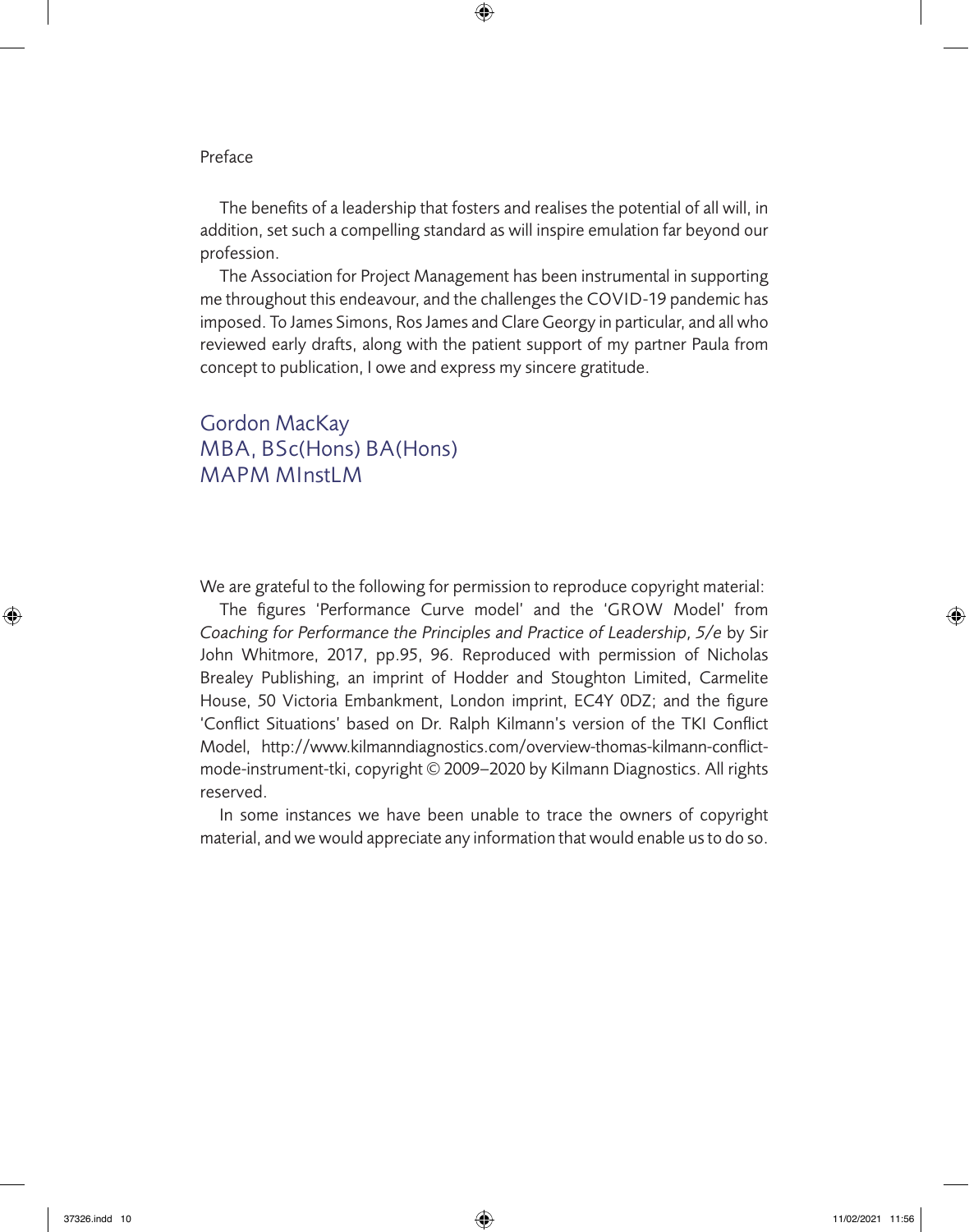## **Introduction**

 $\bigoplus$ 

This book offers a structured path to effective project management, leadership and team delivery.

Fundamental changes in the nature of the delivery environment have effectively reframed the very role and function of the project manager. They present compelling drivers necessitating a fundamentally new approach to delivery adopting more fit-for-purpose project leadership behaviours.

Building on neuroscience it will be shown why traditional portrayals of 'heroic leadership', such as alpha-male dominance behaviours (command and control), are actually counter-productive in project delivery. An effective vision for project leadership must replace such behaviours by those nurturing and empowering team agility, synergy and collaboration.

Whether they are an aspiring project leader, an experienced professional, or anyone seeking insights into effective project leadership, a common thread is the practitioner's own willingness and ability to adapt. It demands an increased awareness and acknowledgement that their role is more about effecting collaborative working than commanding and controlling.

To address this, the book is structured in the following way:

- **CHAPTERS 1–3:** We begin by showing how the function of project leadership has changed, calling traditional leadership portrayals and assertive command-and-control behaviours to account.
- **CHAPTERS 4–5:** We present a new way of thinking about and exercising project leadership, and a path to achieving a harmonious style that is more in keeping with today's project environment.
- **CHAPTERS 6–8:** We look at how the move to a more collaborative style of leadership can have much wider benefits for project teams and project-based organisations, and ultimately for project success.
- **Chapter 9–10:** We highlight how the establishment of project leadership at the individual, team and organisational level liberates an agility and resilience in delivery traditional command and control stereotypes of leadership cannot equal.

⊕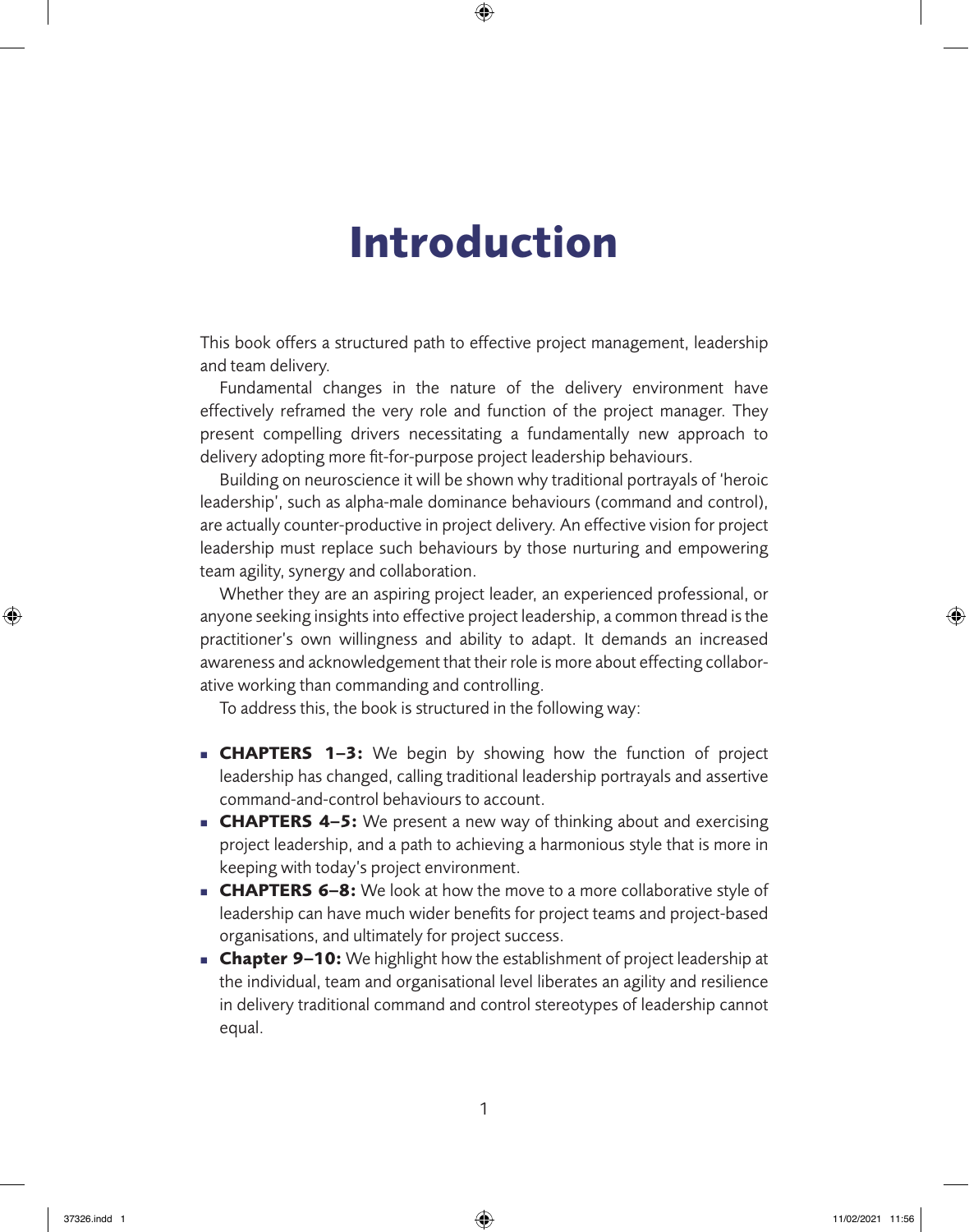We explore the ascension in relevance of project 'leadership' in the project 'management' profession, finding it mirrors the ascendance of stakeholder 'engagement' over stakeholder 'management'.

 $\bigoplus$ 

Since both project management and project leadership are relatively new professions, the distinguishing characteristics of each are explored to demonstrate the increasing relevance of the latter. From this, effective project leadership competences are then identified, established and expanded upon.

Command-and-control (C&C) type behaviours have long been associated with traditional leadership, but are they relevant in project management today?

Honest scrutiny informed by scientific research reveals, as will be shown, that they are, more often than not, a liability. This reveals a clear and present need to adopt a new vision as to the most effective form project leadership should take.

This uncovering and exploration of previously unquestioned assumptions prompts an increasing need to act. Just as form follows function, the path to project leadership must be forged with a compelling vision of its new destination, 'what good looks like', now, in project leadership.

Exploring how this vision of project leadership might be realised informed the creation of both an effective model and structured path for project managers aspiring to realise their individual potential in project leadership.

But, as will be shown, simply focusing on project management is not enough, if the full benefits and power of project leadership isto be realised. The persistent cost of negative behaviours adversely affects *all* engaged in project delivery, so this too must be addressed at the organisational level.

## **What leadership has been and now is, continues to evolve**

Generic forms of leadership and associated behaviours have evolved over time. Within them, as with the evolution of all human behaviours, vestiges and remnants of less useful or even counter-productive behaviours do inevitably persist, reflecting their diverse cultures and evolutionary origins.

Readers bring diverse knowledge, experience and assumptionsto the concept of 'leadership'. So, to establish common ground, it is important to clarify how today's behaviours and forms of traditional leadership were, and continue to be, heavily influenced by their evolutionary origins. Even at the individual level, current attitudes and assumptions towards leadership have roots, but these are rarely examined.

⊕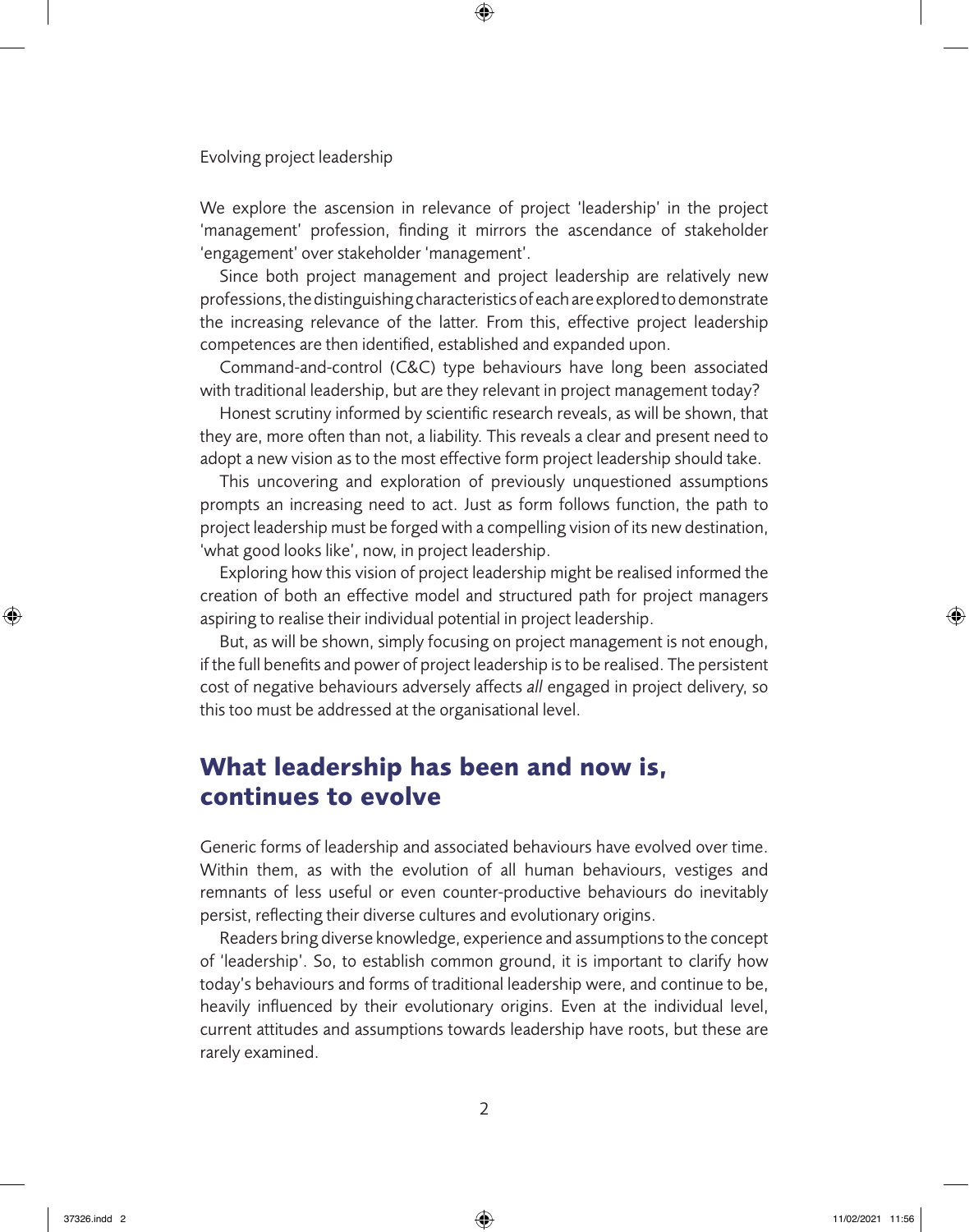#### Introduction

Seeds sown and accepted in childhood persist. Unquestioned, they continue to pervade adult portrayals of leadership. Parents, teachers and others in authority populated our imagination; defining what we thought we could, should or should not do, or even 'be'

 $\bigoplus$ 

During that impressionable stage, ahead of any developed sense of self, those 'in charge', defined what 'leadership' looked like, and how it felt to be a'follower'. This early unexamined, unquestioned, utterly naïve sense of what leadership looked and felt like has a profound effect on what islater accepted and expected.

Both knowledge and experience of leadership is continually informed and reinforced through each culture's legacy of inspiring stories, myths and legends. Vividly portrayed, they become almost inseparable from our inner characterisation of what leadership looks like. This gradually accumulated sense of what leadership *is* remains largely unconscious; it is rarely brought to conscious attention or examined by the adult mind. For most, in fact, no reason to query traditional associations between assertive 'command-and-control' behaviours and leadership, whether in the world at large or in project management, may ever have arisen. Until now.

This book begins by doing just that, calling traditional leadership portrayals and assertive, command-and-control behaviours to account. Project leadership can then be framed in a way that accounts for its changed function in contemporary project management delivery.

Although unsettling, reflecting maturely through the eyes of an experienced adult on things one accepted without question as a child presents opportunities for a significant evolution in personal development.

At this point the reader is encouraged to take a moment to reflect on the following questions:

- $\blacksquare$  Think of a fictional portrayal of leadership. What did they say and do?
- n Imagine yourself as one of the 'led'. How would it feel to be spoken or so told what to do?
- n Recall one in your life who has inspired you to be or do more than you thought you could be or do. What did they say? How did they speak to you?
- Compare these two examples. How does your experience of being inspired relate to the traditional portrayal?

This potentially challenging exercise in reflection reveals one's willingness and ability to revisit untested assumptions, and to be open to seeing things beyond the habitual.

⊕

37326.indd 3 11/02/2021 11:56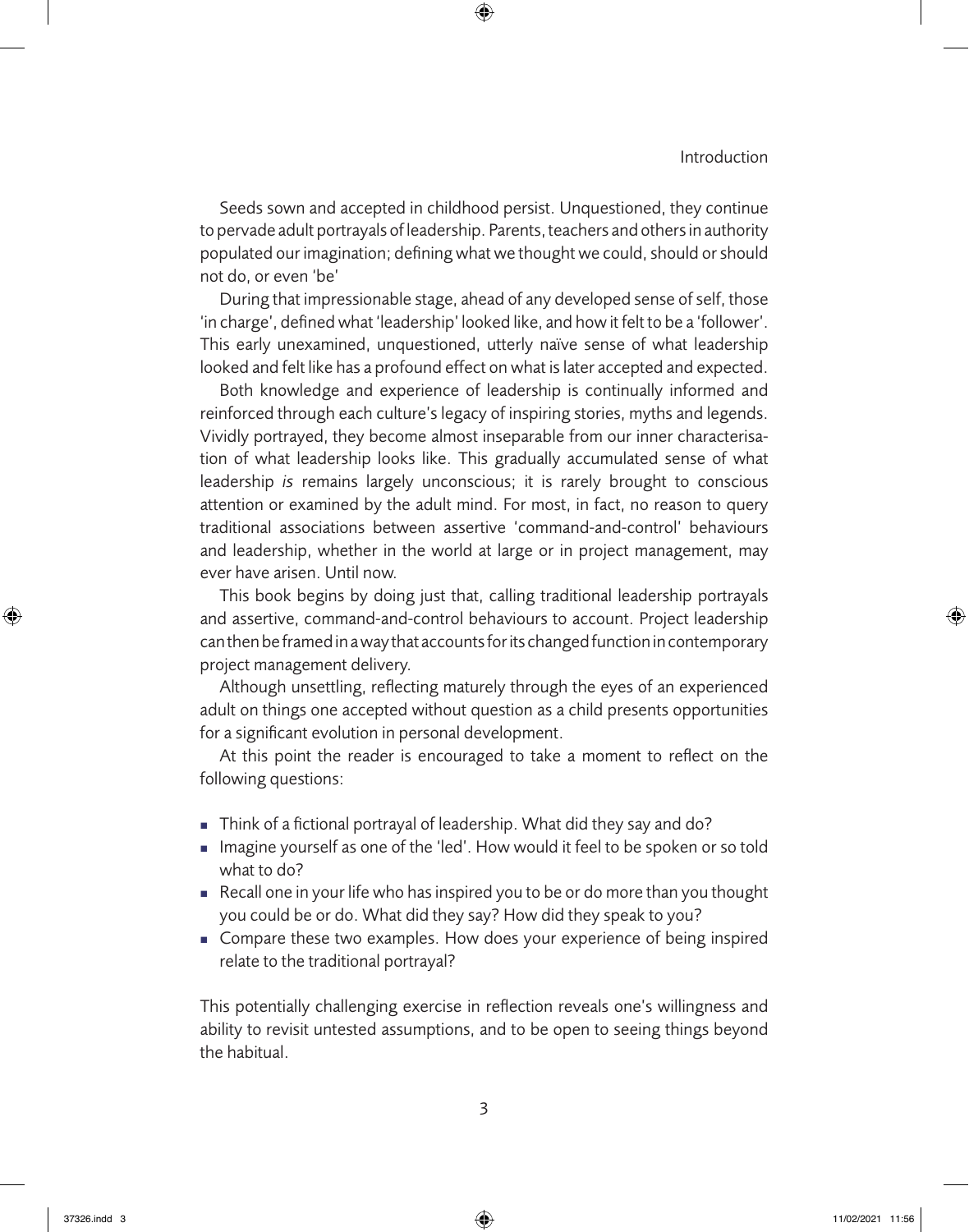## **1**

 $\bigoplus$ 

## **The changing face of project leadership**

The practitioner is invited to review and reflect on the changing nature of leadership and delivery environments. Responding to emergent complexity, driven by interdependent technologies in delivery, demands agility at rates that traditional command-and-control leadership cannot achieve.

This 'emergent complexity' demands a paradigm shift towards a more collaborative and empowering set of leadership behaviours within the integrated project team, and stakeholder relationships built on mutually acknowledged and respected interests.

- The need to distinguish project leadership from traditional forms.
- Changing nature of delivery environments.
	- $\Box$  AI and project data.
	- <sup>o</sup> VUCA.
- **n** Collaborative leadership.
- Paradigm shifts, eg stakeholder engagement supersedes management.

At first glance, the concept of 'project leadership' seems uncontentious. For many, 'it goes without saying'; it's *just* the application of 'traditional leadership', but in a 'project' setting. And since leadership is a concept familiar to all, there is not much more to be said.

Pressed a little further, one might be directed to traditional models reflecting various approaches or techniques. Some might even acknowledge the evolutionary roots of behaviours associated with leadership, a vast legacy with archetypal roots predating humanity itself.

This diversity of concepts around 'leadership' deserves close attention to ensure a common understanding and currency around its usage. On reflection it becomes apparent; just beneath the surface of terms project practitioners take

⊕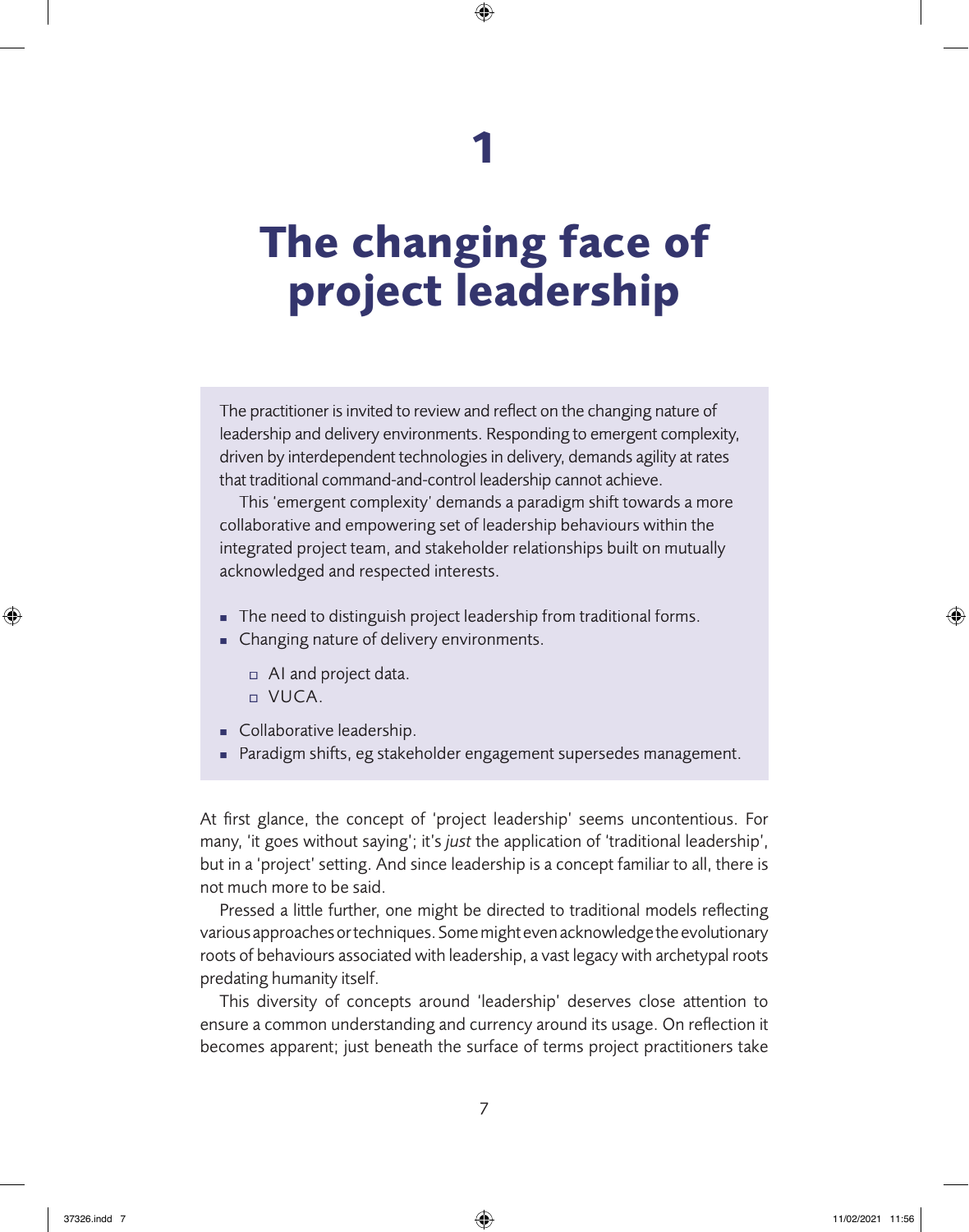largely for granted, there is significant ambiguity. General and traditional portrayals of 'management' and 'leadership' reflect wildly diverse contexts, and are manifested in behaviours that are not readily reconciled.

 $\bigoplus$ 

On this basis alone it is apparent that, before defining competent project leadership and how it isto be achieved, it is necessary to determine whether, and if so, how, project leadership differs from that exercised in other situations.

This chapter will show that when it comes to leadership, 'all that glitters is not gold', so by challenging unquestioned assumptions about traditional views and behaviours associated with leadership, it will make more apparent 'what good looks like' when it comes to project delivery.

But such definition is not readily or rightly obtained by focusing on the project leader's behaviour. For their behaviour should itself be defined by what they must *do* for effective delivery.

In fact, what the project manager must now do*,* in delivery, has itself changed significantly. The way projects are delivered, how they are delivered and who deliversthem, and the contextsin which project delivery increasingly occurs – *all* have been and are changing.

Asking most project managers what they do will often result in stock answers reflecting adherence to process and baselines. This can bear surprisingly little relation to what would actually be observed, day to day, by watching their activities. Given what is now needed for successful delivery, it might well come as a surprise to discover that the time spent in securing successful stakeholder engagement, and coaching for delegation, significantly exceeds that exercised in directing, commanding and controlling their line-of-control reports.

The significance of these multi-dimensional changes must not be underestimated. Each affects all the others. The job and role description for a project manager exercising project leadership today seeks abilities and competences quite different from those before new technology spanned all disciplines in both delivery and deliverables.

This chapter will therefore focus on clarifying what project leadership is and should be, by first exposing what it is not, and why. It will be shown that much associated with traditional leadership, as promoted and presented, has no place in project delivery and its leadership.

Asked to give examples of leadership in the world at large, the faces and actions of many famous men and women will readily spring to mind. Vivid examples of great leadership may be exemplified in their words or actions. Dramatic accounts show the leader asserting their authority and expertise to impose conformity on their followers and direct them.

⊕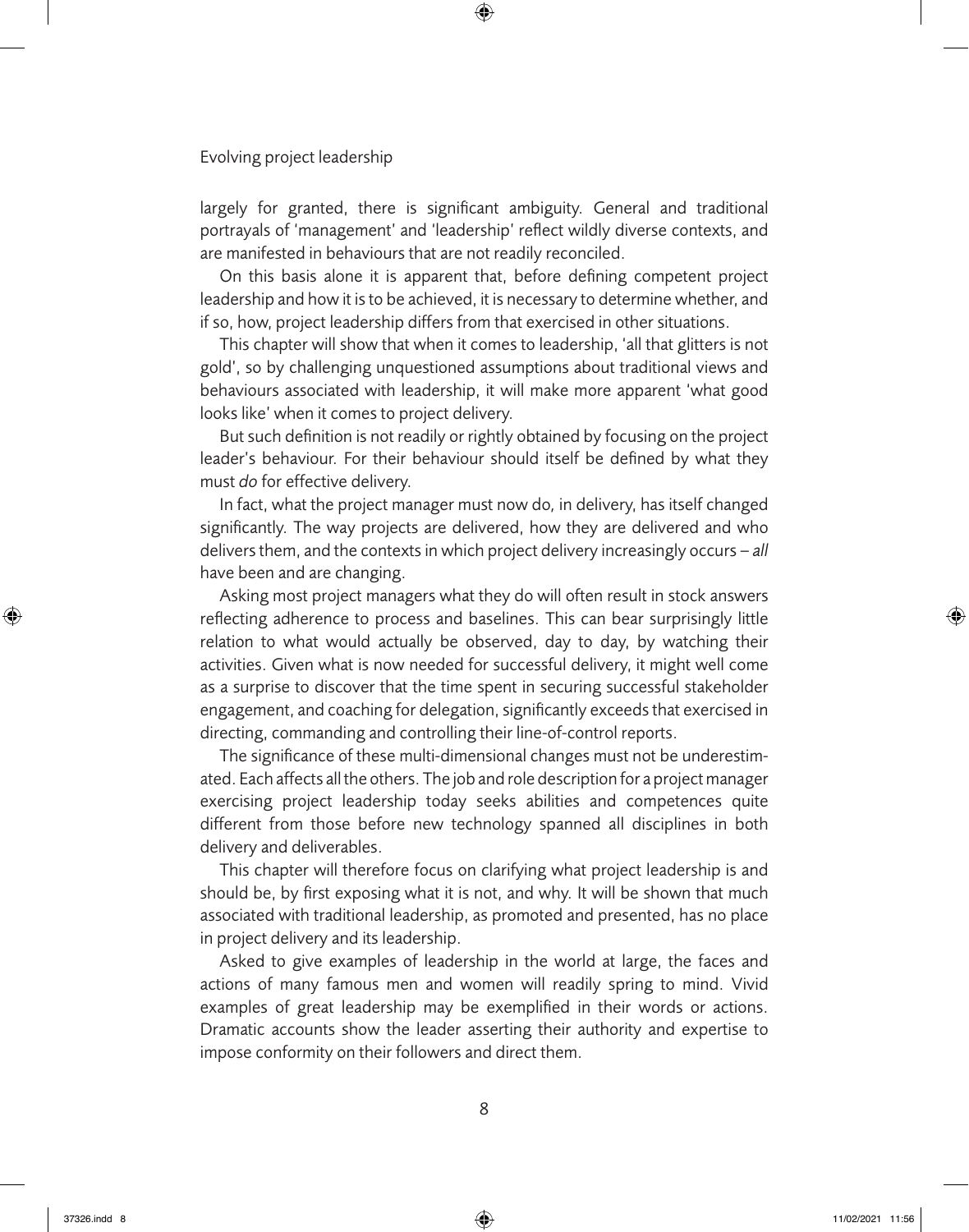#### The changing face of project leadership

The observer is not generally prompted to consider how it would feel to find oneself a follower in such circumstances, or whether such behaviours depicted in fundamentally different and often extreme situations are relevant or even appropriate. On reflection, however, it soon becomes apparent that there is a tremendous difference when considering such behaviours in a project delivery environment as opposed to a battlefield or other crisis situation.

 $\bigoplus$ 

How does project leadership differ from traditional representations? Figure 1 marks the first step in illustrating how traditional and project leadership differs. It contrasts both, reflecting differing organisational structures and behaviours within each.

Subjecting the concept of project leadership, perhaps for the first time, to informed scrutiny, it might be assumed that *traditional* leadership behaviours, and their function, are of a kind with those appropriate to *project* leadership. Yet, as will be shown, thisturns out to be afalse assumption; aconflation of contrasting and in many ways contradictory manifestations of leadership behaviours, as shown in Figure 1. And they must be understood as such, if the true function and form of project leadership is to emerge.

Just as a journalist may tend to focus on crisis, conflict and controversy, so too, traditional narratives intended to exemplify leadership focus on 'dramatic' events, and personas typified in the stereotypes of steely-eyed, square-jawed heroes. Such portrayals of crisis tend to play down or ignore how the same leader, over extended periods of time, built up their reputation, inspiring trust and loyalty.

Traditional stereotypes of leadership conflate behaviours required in rare moments of extreme crisis with what is required to establish and earn the title of leader as bestowed by others.

They skew perceptions, distort them, and in so doing promote and exaggerate the relevance and effectiveness of command-and-control behaviours. They are projected as central to leadership generally when, more often than not, their true effectiveness is limited to extreme situations where the immediacy of peril precludes debate or question. Seldom is this ever justified in project leadership.

Exploring and differentiating between 'traditional' and 'project' leadership, it soon becomes clear that some behaviours traditionally associated with such 'leadership-in-extremis' are either redundant or counter-productive. They represent what Carl Sagan described as 'evolutionary baggage'. Identified as such, they can be set aside in favour of fit-for-purpose project leadership behaviours supporting collaborative, aligned delivery.

⊕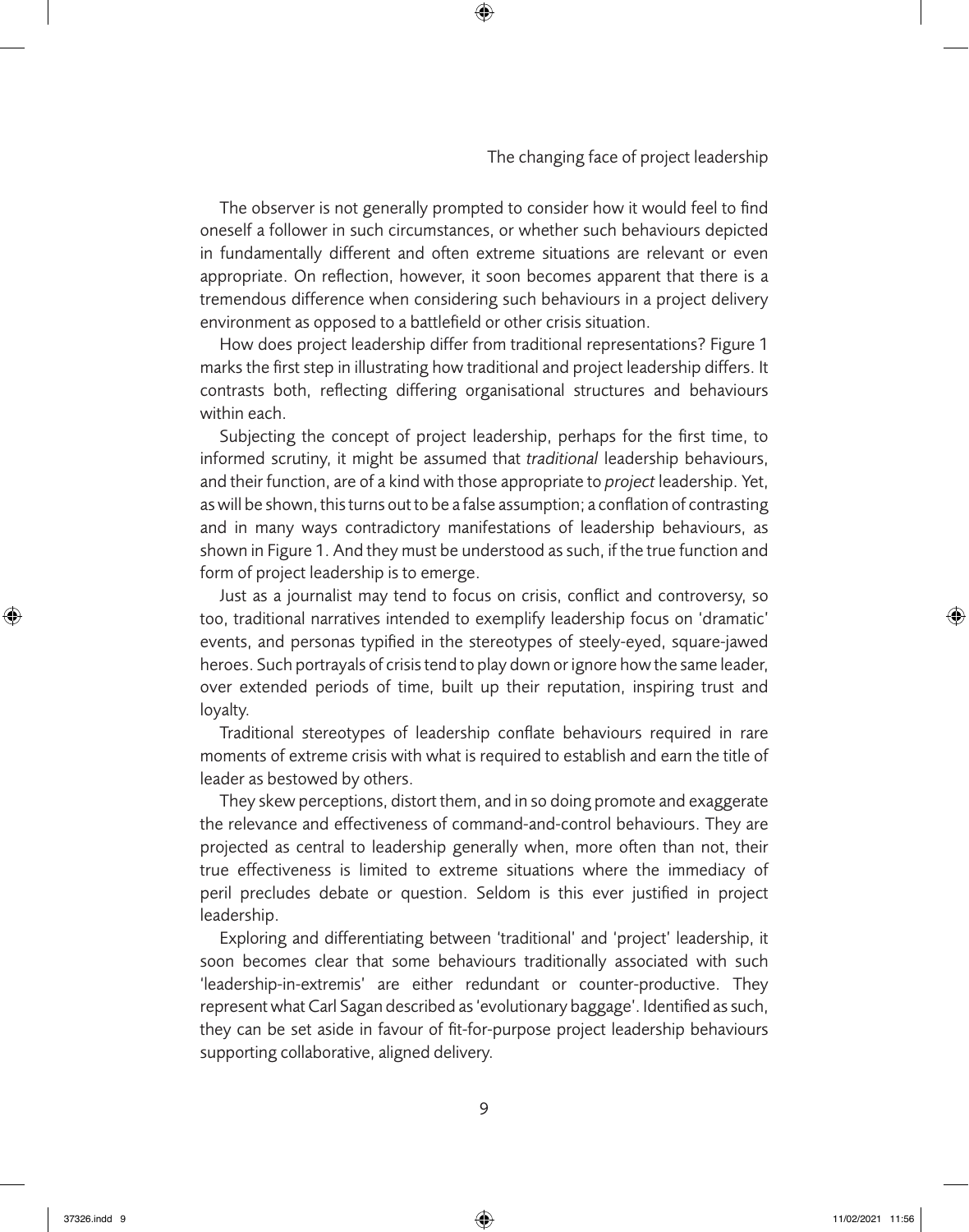# **3**

 $\bigoplus$ 

## **Project leaders deliver teams**

Emergent constraints and demandsin delivery establish a compelling demand for leadership in a form maximising resilience and agility in delivery.

This brings to centre stage the previously downplayed function of coaching, with attendant competence in so-called 'soft skills', including empathy and emotional intelligence.

The practitioner is urged to recognise the vast return on investment in team delivery from a team coached to realise their individual and collective potential.

This section begins with the recognition that 'project management' is, increasingly, a contradiction in terms. Managerial 'command and control' does not inspire or, engage, nor does it foster the synergy of collaborative working.

The function of delivery to cost, time, quality and scope remains. But, the function *in* delivery is to adopt a form fit for purpose in increasingly VUCA external and internal delivery environments. This chapter expands on the new function of project leadership – what it seeks to achieve as underpinned by



PM full line authority Command and control PM centralised expertise In-house delivery



**PROJECT LEADERSHIP** PROJECTISED MATRIX ORG STRUCTURE

PM little line authority Team engagement/ownership collaboration Devolved multi-disciplinary expertise Sub-contracted-out delivery

**Figure 5** Project leadership, changing context, changing function

⊕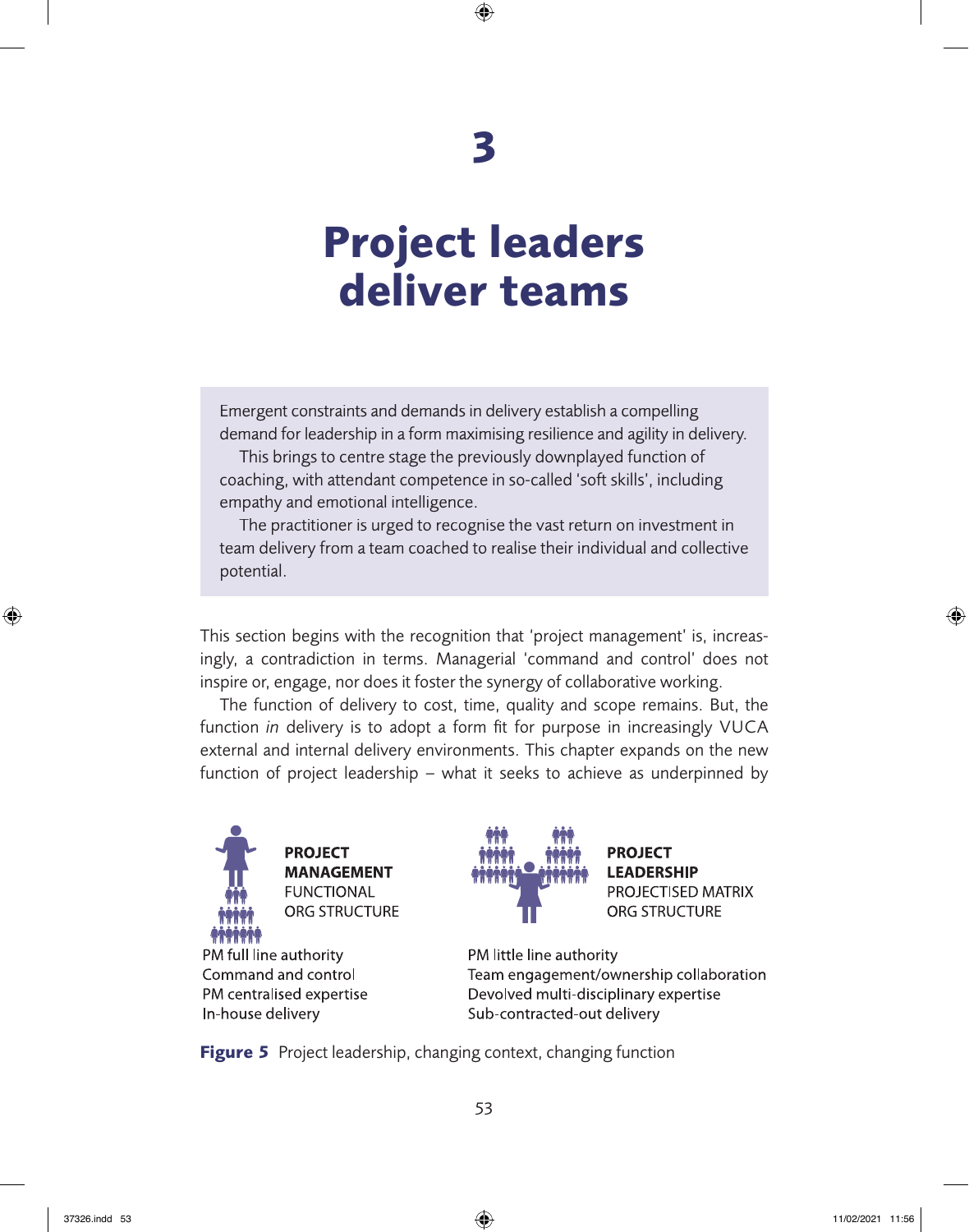relevant contemporary theory. It is followed by a structured approach for the aspirant and practising project leader to apply, in order to establish effective project leadership.

 $\bigoplus$ 

The function of project leadership is to empower and facilitate the realisation of individual and team potential, and the emergence of collaborative team synergy.

Just as the function and form of 'stakeholder management' shifts towards 'stakeholder *engagement'*, so too, now, successful project delivery requires a move from 'project *management'* to a function and congruent form resulting in a fully 'engaged', collaborative team. What 'engages' the team, and all project stakeholders? Project *leadership*.

As we have seen from the SCARF Model, project leadership is not well served by traditional command-and-control behaviours. So what *is* needed? What are the drivers and function of leadership in a project environment? Given any highly educated, multi-disciplinary project delivery team, what *can* inform the function to be fulfilled and the behaviours appropriate to achieve it?

The function of project leadership is to engage the entire project team and all the project's stakeholders. But this is not engagement in the sense of Patrick O'Brian's 'Jack Aubrey' raising the gun ports to 'engage the enemy'. Its focus is not so much on engaging with them, as about getting them, as stakeholders, to engage with the project leader, the project and other stakeholders.

The project leader must also 'negotiate and influence' stakeholders. *'. . . the people involved in the work, from sponsor to team member, are part of the effort to keep the stakeholder appropriately engaged and influenced to do the right things*". Here too, 'stakeholder engagement' is defined as "*The systematic identification, analysis, planning and implementation of actions designed to influence stakeholders'. APM Body of Knowledge 7 th edition.*

As with stakeholder management being about getting them to engage, so with influence the focus is on helping stakeholders find their own best way to engage with the project, rather than directing or telling. To achieve such influence, the project leader and team through coaching will need to develop *contextual and cultural awareness, communication and conflict resolution skills*.

The *rate* at which complexity in project delivery continues to increase reflects the occurrence of events arising in the environment that simply could not have been anticipated, never mind measured the "unknown unknowns – the ones we don't know we don't know", as the former US Defence Secretary, Donald Rumsfeld, is often quoted as saying.

⊕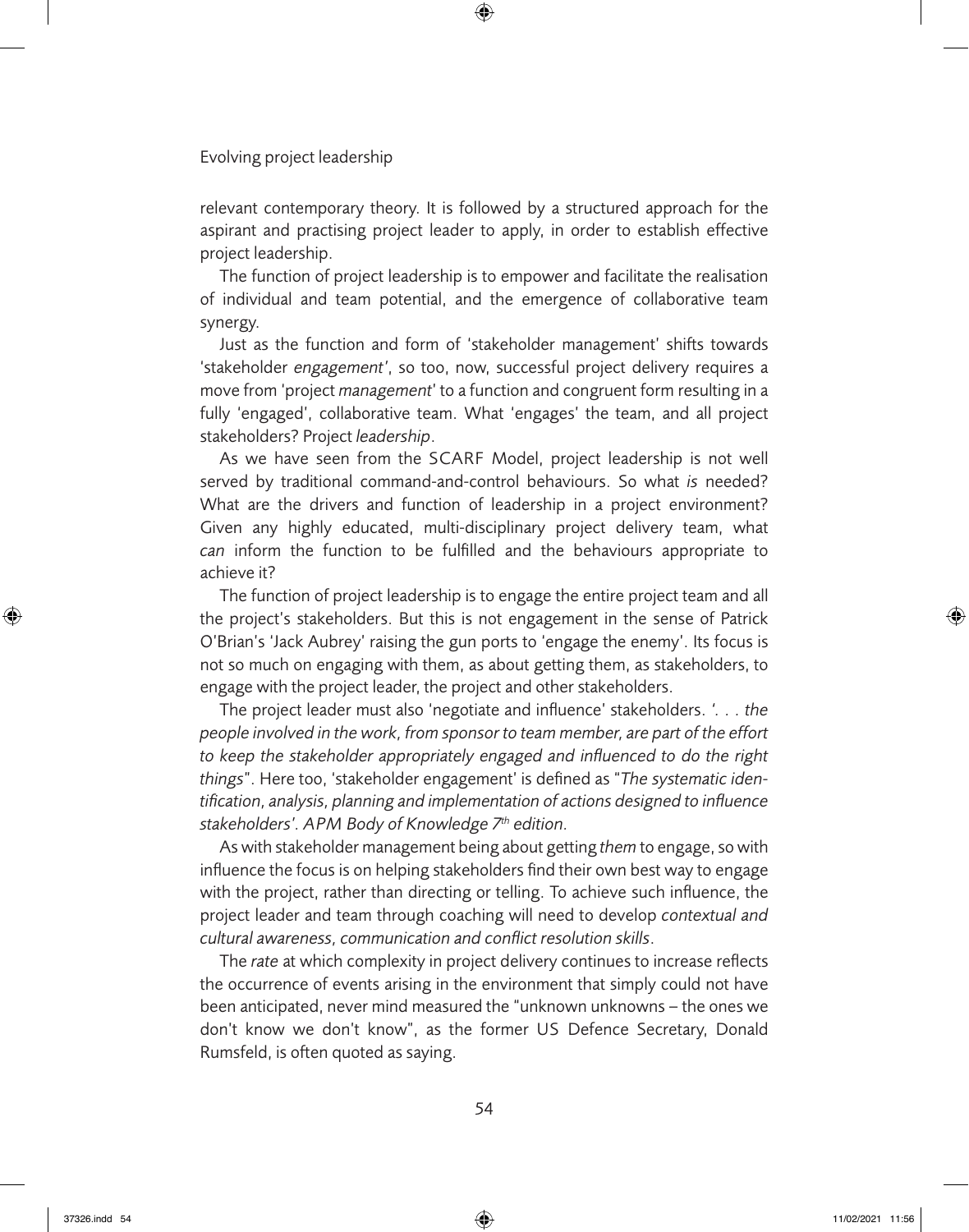Project leaders deliver teams

## **The challenge of increasing, emergent complexity**

Unknown unknowns are like black swans. Everyone knows all swans are white, until the day a black swan paddles into view. The history of science is rich with anecdotes of unexpected discoveries giving rise to entire industries. They range from the now ubiquitous Post-it note emerging from the development of a 'failed' glue that 'doesn't stick', to the accidental discovery of penicillin.

 $\bigoplus$ 

What all such stories have in common is that they were the result of 'emergent complexity'; where bringing 'A' and 'B' togetherresulted in something unplanned and unexpected.

Time and again, scrutiny of failure to deliver projects – especially within the constraint of 'time', reveals such 'emergent' complexity; issues and impacts arising unexpectedly during delivery that simply could not have been anticipated at the outset. Turbulent environments where any change triggers a cascade of others are a classic source of emergent complexity, and there's no more resonant example of this than the appearance of one isolated case of COVID-19. Like the classic example from chaos theory, this was like the fluttering of the butterfly wings that resulted in a hurricane sweeping across the entire world.

If it isto be effective, project leadership must adapt to take account of this kind of complexity. This section therefore addresses the question of what characterises fit-for-purpose leadership in such a dynamic environment. What does'good' look like?

While some endeavours requiring many players benefit from centralised command and control, in general the contemporary project delivery environment is populated by SMEs' diverse skills and stakeholders more qualified than the project manager in their respective domains.

## **The necessity for empowerment and therefore coaching**

What this environment, and the wide diversity of increasing technical specialisations *does* call for, is a far more empowered and autonomous delivery team, working collaboratively.

Working alongside engaged stakeholders, such a team benefits from the intelligence, not of a single authority figure, but the combined input of all SMEs.

⊕

37326.indd 55 11/02/2021 11:56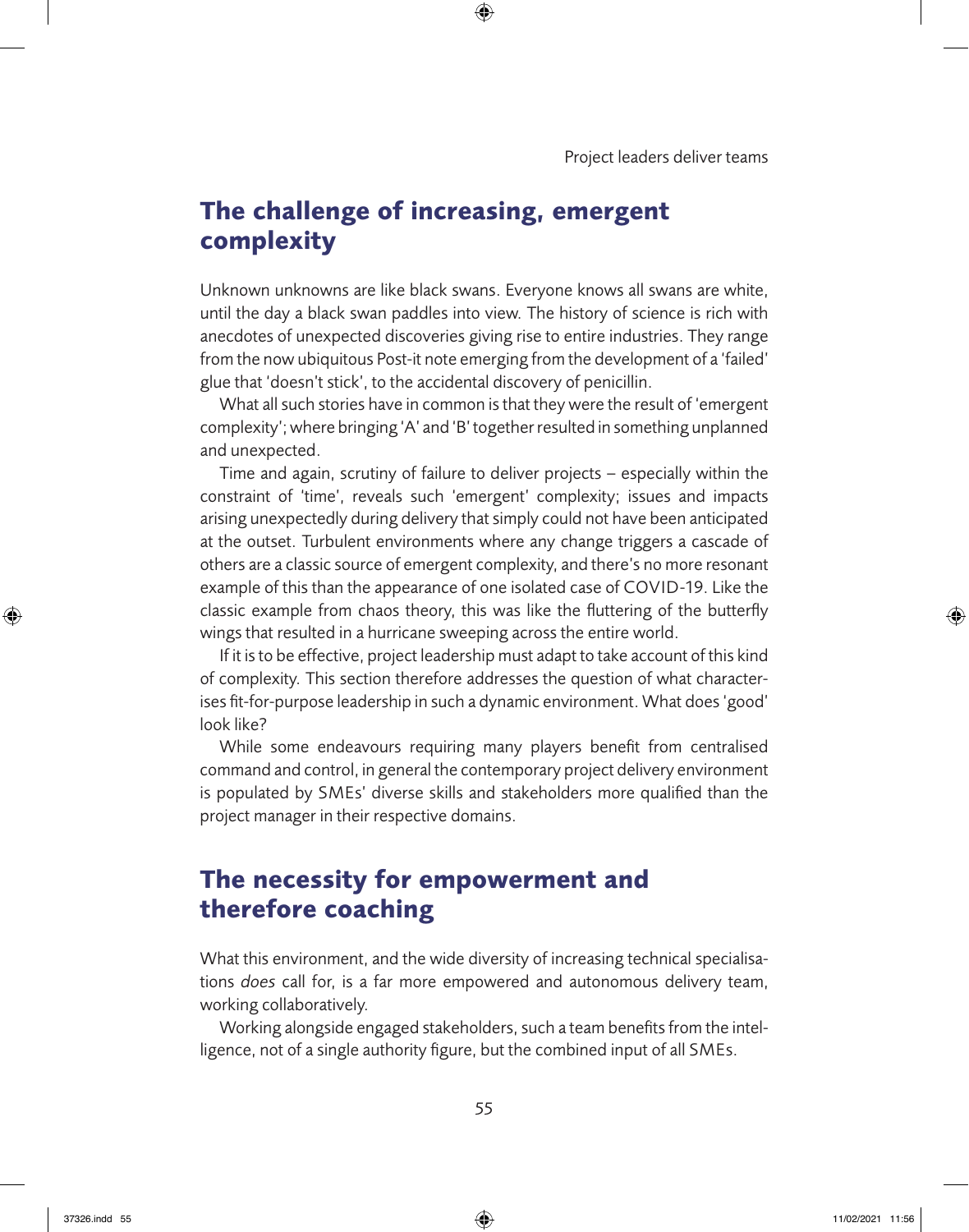### **Chapter 3 Learning outcomes**

1. Project leadership in team delivery is about creating teams who can deliver.

 $\bigoplus$ 

- 2. Team members are stakeholders whose willing engagement must be sought through the establishment of mutual respect, support and rapport.
- 3. The central function of the project leader is that of coach fostering and encouraging engagement and collaboration with and between team members.
- 4. Coaching is not an added extra or nice-to-have. It is not the first activity to be dropped as pressure increases, but the last. The return in benefit outweighs invested time and effort by orders of magnitude.

Stakeholder engagement must be informed by the principle, 'lead as they would be led'.

⊕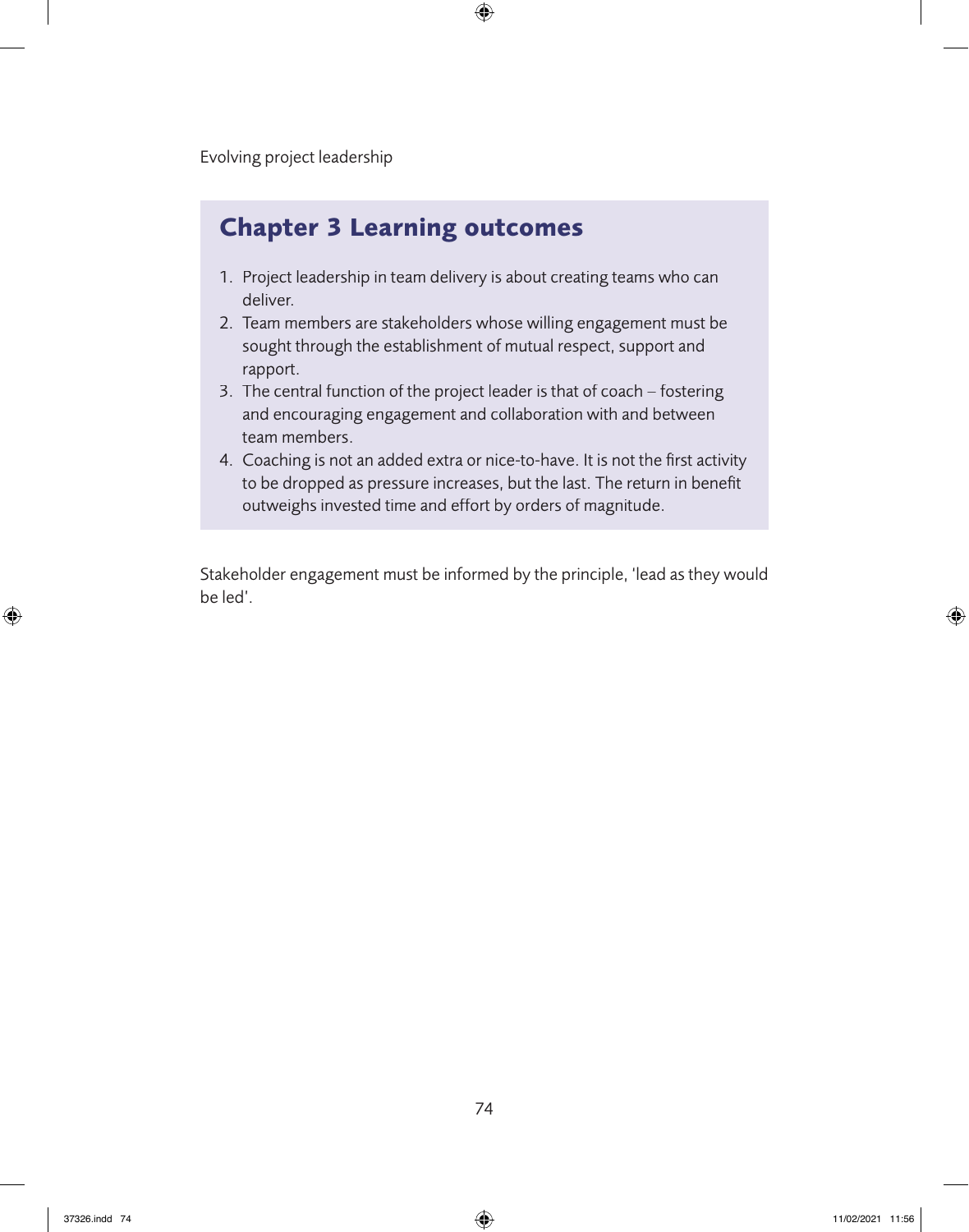## **Organisational foundations enabling and supporting the project leader journey**

In addition, the necessity of wider strategic and organisation support in structures and processes highlights the fact that the project manager will not achieve the full benefits of project leadership alone.

The project manager will not likely realise project leadership's benefits working in isolation. Wider organisational support in active strategy, structures and processes is vital, and while initiated top-down, must be nurtured at all levels.

Organisations promoting organisation-wide awareness and expectations of project leadership behaviours must extend this to project leader selection, performance assessment and promotion.

### Key challenges in developing Insight

The development of grounded, informed situational awareness generates Insight into the current status of the team as a unit. It requires the project leader to scrutinise their *own* competence, before doing the same with each team member, then assessing the performance and collaborative effectiveness of the team as a whole.

At the organisational level, Insight prompts measures promoting reflective practice by all project managers. Lean enterprise organisational practices encourage ongoing review of processes, minimising waste and increasing value creation. So too, at the individual level, the reflective practitioner in project management is encouraged to consider how and if their way of working

⊕

37326.indd 93 11/02/2021 11:56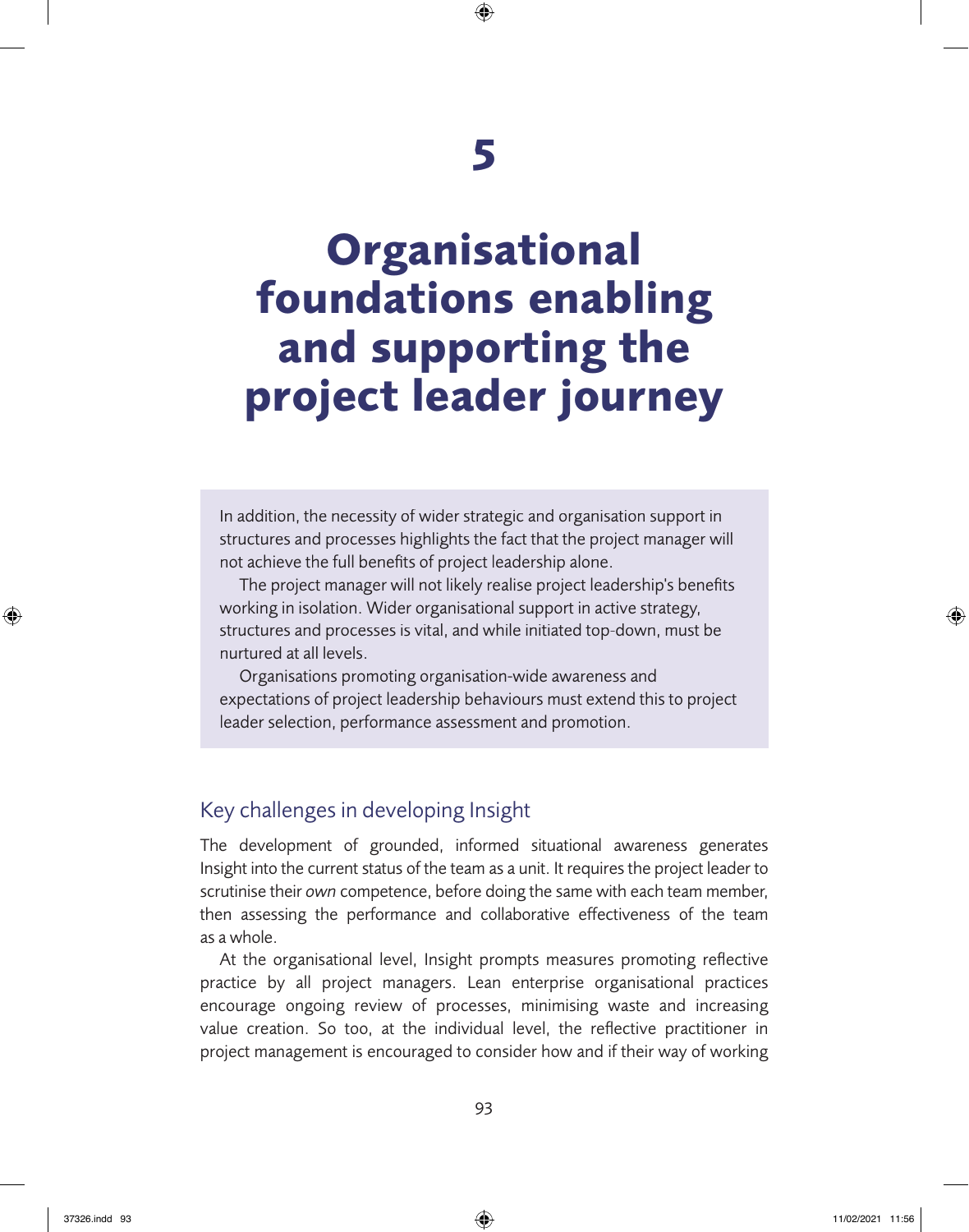is as effective as it could or should be. Is it appropriate for their current environment?

 $\bigoplus$ 

From an organisational perspective, the promised benefits released by application of the Triple Catalyst include removing the ongoing sunk-cost of outmoded leadership styles. The additional benefits stemming from establishing empowered collaborative teams cannot be denied.

On the plus side, establishing expectations and organisational support for the practice of Insight is a powerful, compelling and welcome initiative for those accepting the need for change and growth. From these, at the individual level, there is no resistance; for them the next part of this book offers a clear and welcome path.

However, to realise the benefits the Triple Catalyst promises for the *entire* organisation and its stakeholders, it is crucial to ask *how* its adoption might be promoted and *embedded* at the *organisation level*, what challenges might emerge, and how they might best be resolved.

The challenge in promoting the practice of Insight at the organisational level, from the top down, is that there will be those who resist and even resent its adoption. Their attitudes and behaviours represent a real problem. For among project managers there will certainly be some who, far from welcoming the change, will feel not only their source of power but their very identity undermined.

They will resist the introspection, needed to exercise the practice of 'Insight', and all organisational drives to evidence or promote its recognition or adoption. For them, the team exists to do *their* bidding, and stakeholders, including the delivery team, should defer to their management. They were, from the start, attracted to the project management function by an ambition for power over others. They anticipated the role of project manager conferring a licence to exercise command-and-control behaviours.

Those at the 'independent' stage on the Leadership Performance Curve are in-dependence on esteem-from-others to support their ego-centric selfconstrual. They have much in common with the behaviourstypical of a narcissist. Strongly advocating and deploying command-and-control behaviours at every opportunity, they are likely to reject any need to develop Insight and selfawareness. They are also likely to assert that the importance of their project is such that delivery must take precedence over personal considerations; delivery time constraints mean that coaching and team member development can and should be set aside.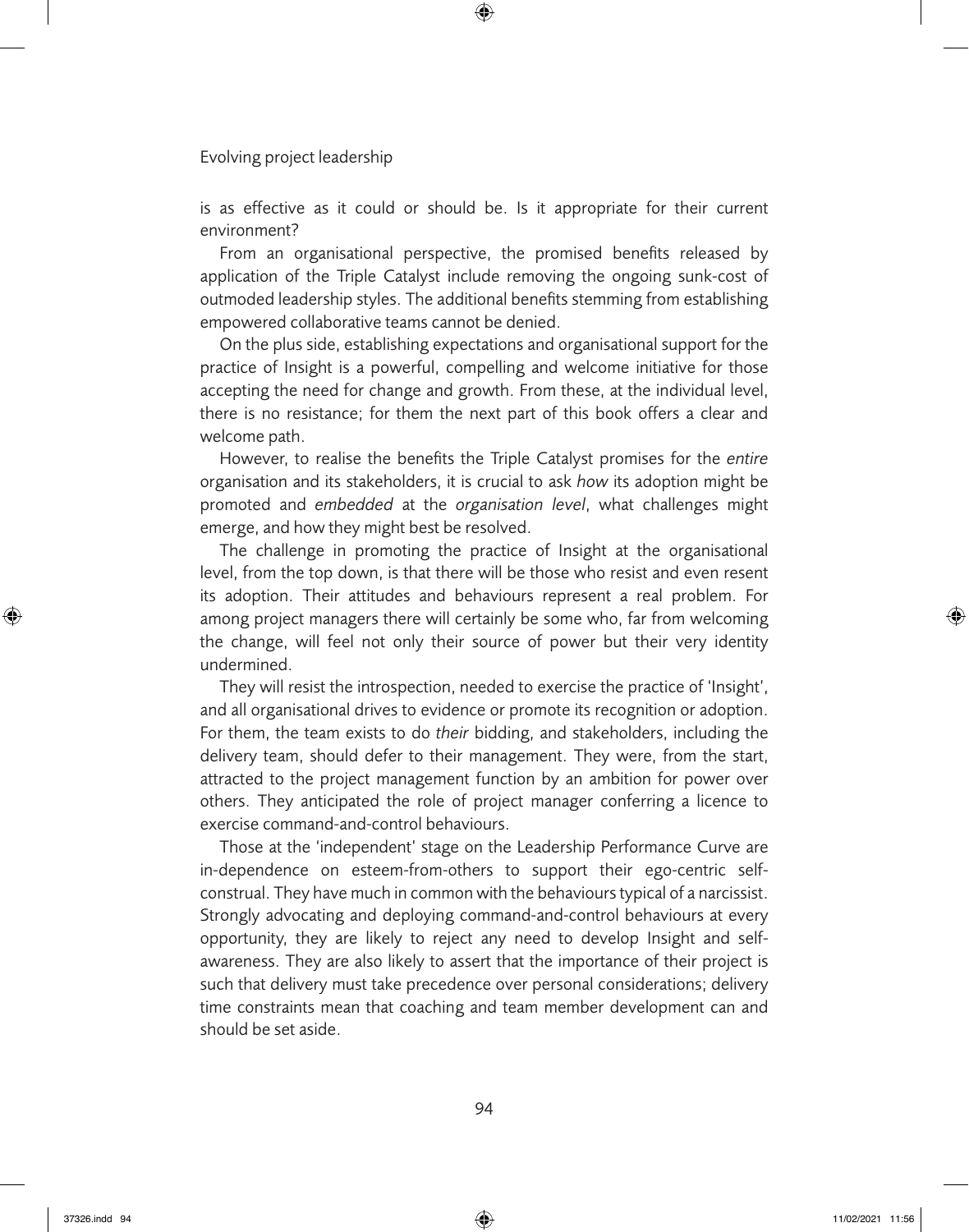Organisational foundations enabling and supporting the project leader journey

 $\bigoplus$ 

With little empathy for those in their remit, they feel themselves justified in treating them as a means to an end. They project blame for shortcomings or deficits onto others. Meanwhile, any credit for work carried out by the team, they deem as their due entitlement. They invariably declare themselves as an exception to rules or norms, exempt from performance assessments, qualification standards, and any need for training.

There is, then, a very deep conflict between the organisational and strategic need for true project leadership, and those least willing, or able, to embrace it.

### **An informed focus for change**

It is tempting to adopt a traditional approach to cultural change, by attempting to implement top-down management initiatives focusing tightly and specifically on the aberrant behaviours of the 'resistance' – those routinely exhibiting command-andcontrol behaviours, oblivious or in denial about their counter-productive effects.

However, the energy and time expended in focusing on this minority is likely to be wasted. If any change or lasting evolution is to occur in those actively resisting it, it will not be through imposition from the 'top down', or 'outside in'. What is required is a means to precipitate a revolution or paradigm shift in outlook and perspective, an inside-out transformation in their perception and behaviours. The attraction of command and control has always been promoted through heroic narratives and stories; at the very heart of its allure was the offer of an elevated identity, endowed with an almost mythical dimension. For those in-dependence on esteem for others, this is irresistible. For this reason, evolving a culture supportive of project leadership among those inclined towards traditional command and control necessitates the establishment of a new narrative – one that subverts and replaces the old with something more appealing. To do that requires some understanding of the psychology differentiating those who are in-dependence from the interdependent.

### **A psychological understanding of resistance**

For those whose identity is in-dependence on traditional command-and-control authority, the conversion to interdependence presents as a fundamental challenge – even a threat. Reframing the function and form of leadership away

⊕